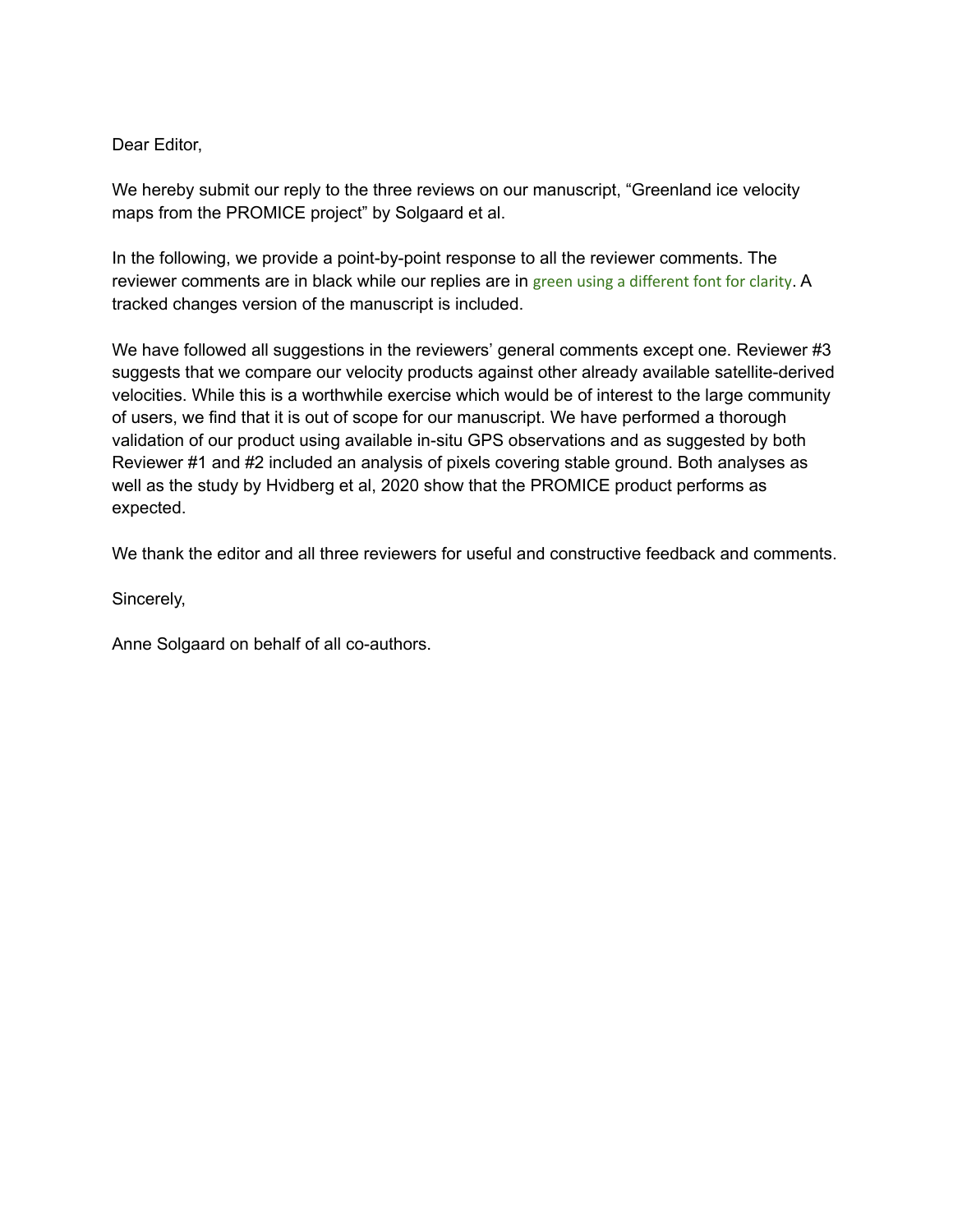## REVIEWER 1

Review of "Greenland ice velocity maps from the PROMICE project" by Anne Solgaard et al. This manuscript entitled "Greenland ice velocity maps from the PROMICE project" generates a time series of Greenland Ice Sheet (GIS) velocity mosaic spanning from September 2016 to present with a high temporal resolution of 24 days and a spatial resolution of 500 m based on the Sentinel-1 SAR data. In the main text, the authors introduced the data processing steps (e.g., how to extract the ice velocity and how to perform the data fusion) and the relevant error analysis (e.g., regarding the orbit error, geolocation bias correction, ionospheric effects etc.) and the validation of the results (by comparison with the in-situ GPS measurements) in detail. Overall, this manuscript was well written and organized, and the produced dataset is reliable and acceptable. And the reviewer believes that the dataset will largely contribute to the understanding of GIS ice dynamics and the behind mechanism of accelerated mass loss. Hence, this manuscript can be accepted once some issues listed below are addressed.

## **General comments:**

1.With regard to the extraction of the glacier velocity when using the offset-tracking technique, the issue of how to perform the co-registration for huge amounts of SAR data, which is the most important steps for remote sensing data processing, is left out. Please clarify relevant issues, and a more detailed description is preferred.

No resampling is carried out to coregister the images, for several reasons:

- (a) The ice motion is spatially variant, and can represent several pixels of displacement. To coregister accurately, it would thus have to be known a priori, but since the displacement is the quantity we wish to measure, this is not feasible.
- (b) Intensity cross-correlation does not rely on the complex image phase, and employs large windows (256x64 in this case), therefore subpixel resampling of the images is not necessary. Instead we just extract patches in the images centered on integer pixel locations, computed based on precise state vectors and on the acquisition geometry, and correct subsequently for the fractional pixel shift.

We have revised section 4.2, and added the following clarification regarding coregistration: *"For intensity cross-correlation methods, the SLCs need not be coregistered and resampled to sub-pixel* accuracy prior to the processing, as they rely on relatively large windows (several tens of pixels in each dimension). Instead, for the regular grid points in the reference SLC, we calculate the expected position of *the corresponding grid points (assuming no motion) in the second SLC, based solely on SLC timing* information, orbital state vectors, and the DEM. The grid points are selected on integer pixel positions in *the reference SLC, but the corresponding grid points will generally not coincide with integer pixel locations in the second SLC. To avoid resampling the second SLC, we round the corresponding grid points*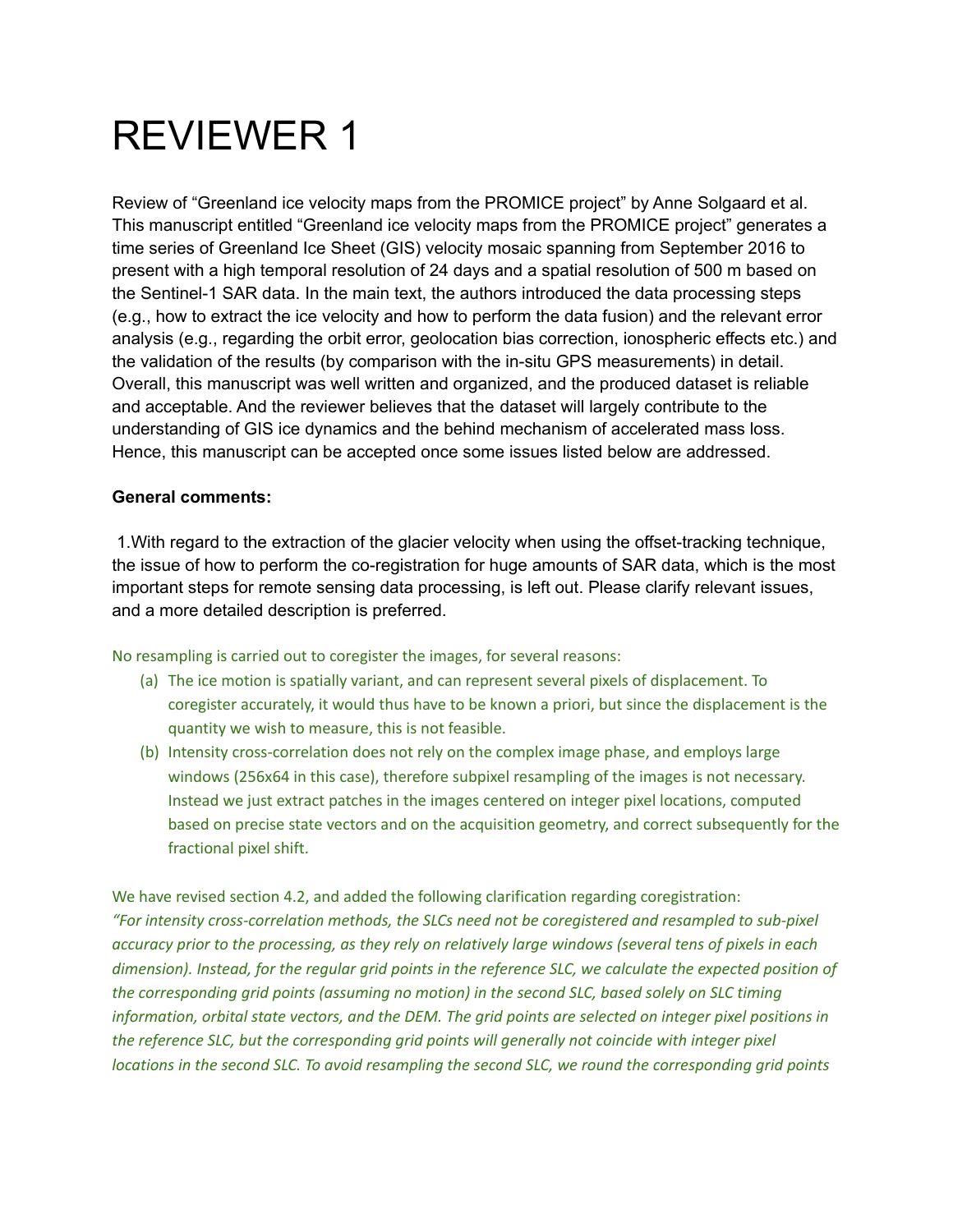to their nearest integer pixel locations and save the fractional shifts, which are then added back to the *offset measurement after cross-correlation."*

2.For the error assessment of the final glacier velocity dataset, the offsets in ice-free areas are generally evaluated and discussed. However, this manuscript did not give relevant explanations and discussions. This information needs to be further described.

Yes, we completely agree. This important measure of product performance. We have carried out an analysis of all ice free pixels in all the mosaics of the PROMICE product (more than  $142·10<sup>6</sup>$  points). This analysis gives:

|                       | <b>ymag</b>         | <b>XX</b>          | <b>Vy</b>           |
|-----------------------|---------------------|--------------------|---------------------|
| <b>STD</b>            | $9.8 \text{ m/yr}$  | $7.7 \text{ m/yr}$ | $11.9 \text{ m/yr}$ |
| Mean of all<br>points | $10.2 \text{ m/yr}$ | $0.1 \text{ m/yr}$ | $-0.6$ m/yr         |
| # of points           | 142710462           | 142710462          | 142710462           |

We have inserted a paragraph following the validation against GPS describing the analysis of stable ground pixels in Section 7: Validation:

*'We perform a similar analysis for the PROMICE product for the pixels over stable ground, where no movement is expected.All pixels on ice-free terrain from all mosaics (each spanning 24 days) in the time series are included, which totals to more than 142·10 <sup>6</sup> points. The resulting values of the* standard deviation and bias 8 m/yr and 0.09 m/yr for the vx-component and 12 m/yr and -0.6 m/yr for the vy-component, respectively (see Tab. 6). The values of the standard deviation are less than *half the values of the validation against GPS measurements, while the biases are significantly lower* (in absolute value) and thus closer to zero. In this analysis, the standard deviation and bias are also *largest for the vy-component as discussed above.'*

A table has also been included for comparison to the validation using GPS-observations: Table 6:

| Product                     | Magnitude |      | x-dir |                                     | y-dir |             |
|-----------------------------|-----------|------|-------|-------------------------------------|-------|-------------|
|                             | Std       | Bias | Std   | <b>Bias</b>                         | Std   | <b>Bias</b> |
|                             | [m/yr]    |      |       | $[m/yr]$ $[m/yr]$ $[m/yr]$ $[m/yr]$ |       | [m/yr]      |
| PROMICE Product (All pairs) | 10        | 10   | 8     | 0.1                                 |       | $-0.6$      |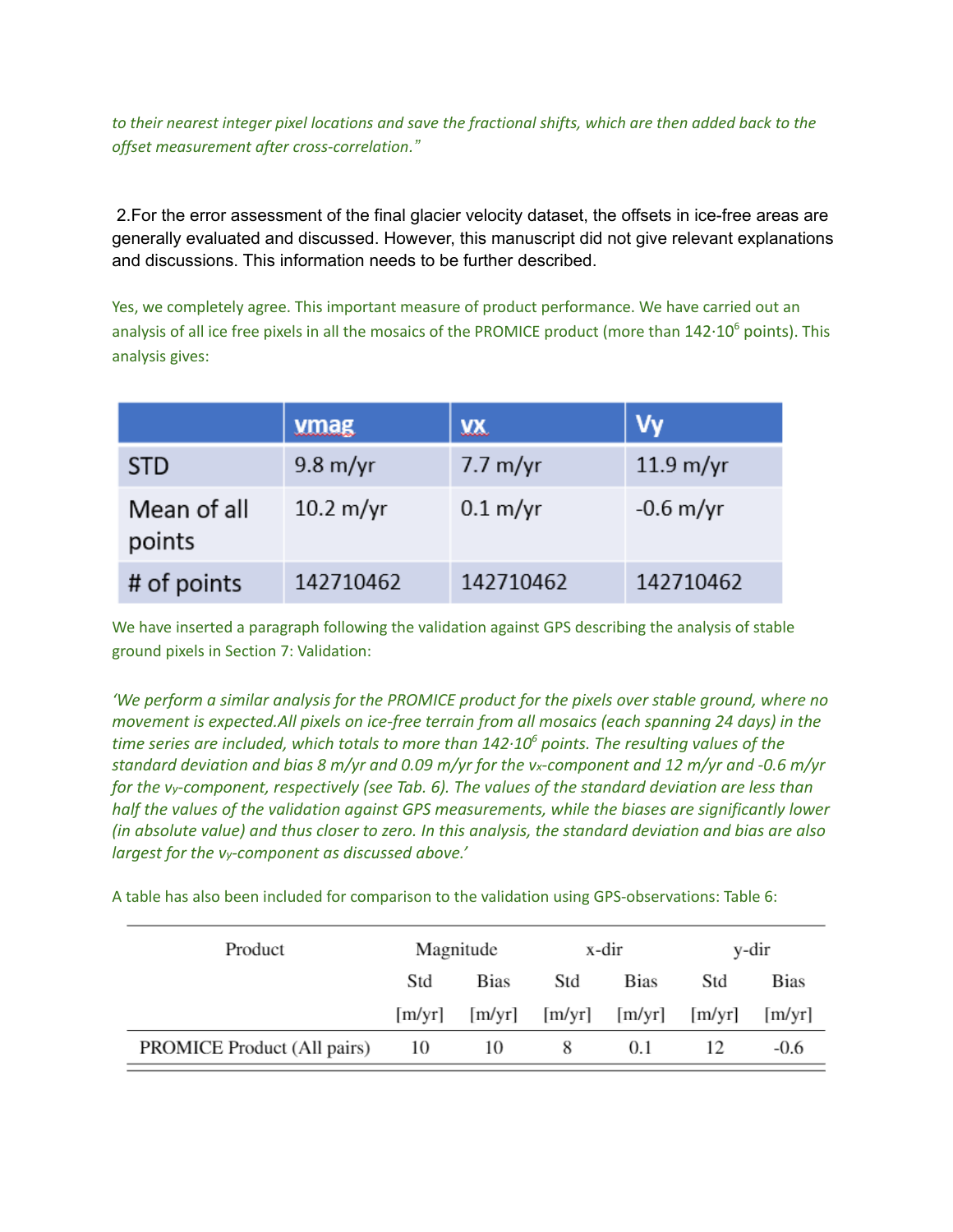3.Some issues with respect to the formatting and written need to be revised, please see the specific comments.

## **Specific comments:**

P1: In the abstract, after the location of the website, the authors added the references (Solgaard and Kusk, 2021), which corresponds to the content of this manuscript. Please confirm if this is OK?

We confirm this. The DOI and dataset citation is included in accordance with the manuscript guidelines:

1. Abstract: the abstract should be intelligible to the general reader without reference to the text. After a brief introduction of the topic, the summary recapitulates the key points of the article and mentions possible directions for prospective research. Reference citations should not be included in this section (except for data sets) and abbreviations should not be included without explanations. At least for the final accepted publication, a functional data set DOI and its in-text citation must be given in the abstract. If multiple data set DOIs are necessary, please instead refer to the data availability section.

P1, L9: Suggest that using the phrases "north-south direction" and "east-west direction" replaces the Vx and Vy.

Agree, this makes good sense in the abstract. It now reads: '...for the components in the eastern and northern direction, respectively.'

P4, L4-6: The "Fig. 2A" and "Fig. 2B" should be changed to "Fig. 2a" and "Fig. 2b", respectively. Done

P4, L4-6: Changing the phrase "See 5" to "See section 5" seems to be better. There are several errors of this type in the main text, please check and fix them.

They are fixed.

P5, L7-8: More information about the GIMP DEM is needed.

We have added:

'We employ the Greenland Ice Mapping Project (GIMP) DEM based on the ASTER and SPOT 5 DEMs and AVHRR photoclinometry (Howat et al., 2014, 2015), downsampled to 500 m spacing to match the resolution of the IV product.'

And included the missing dataset reference: Howat et al., 2015.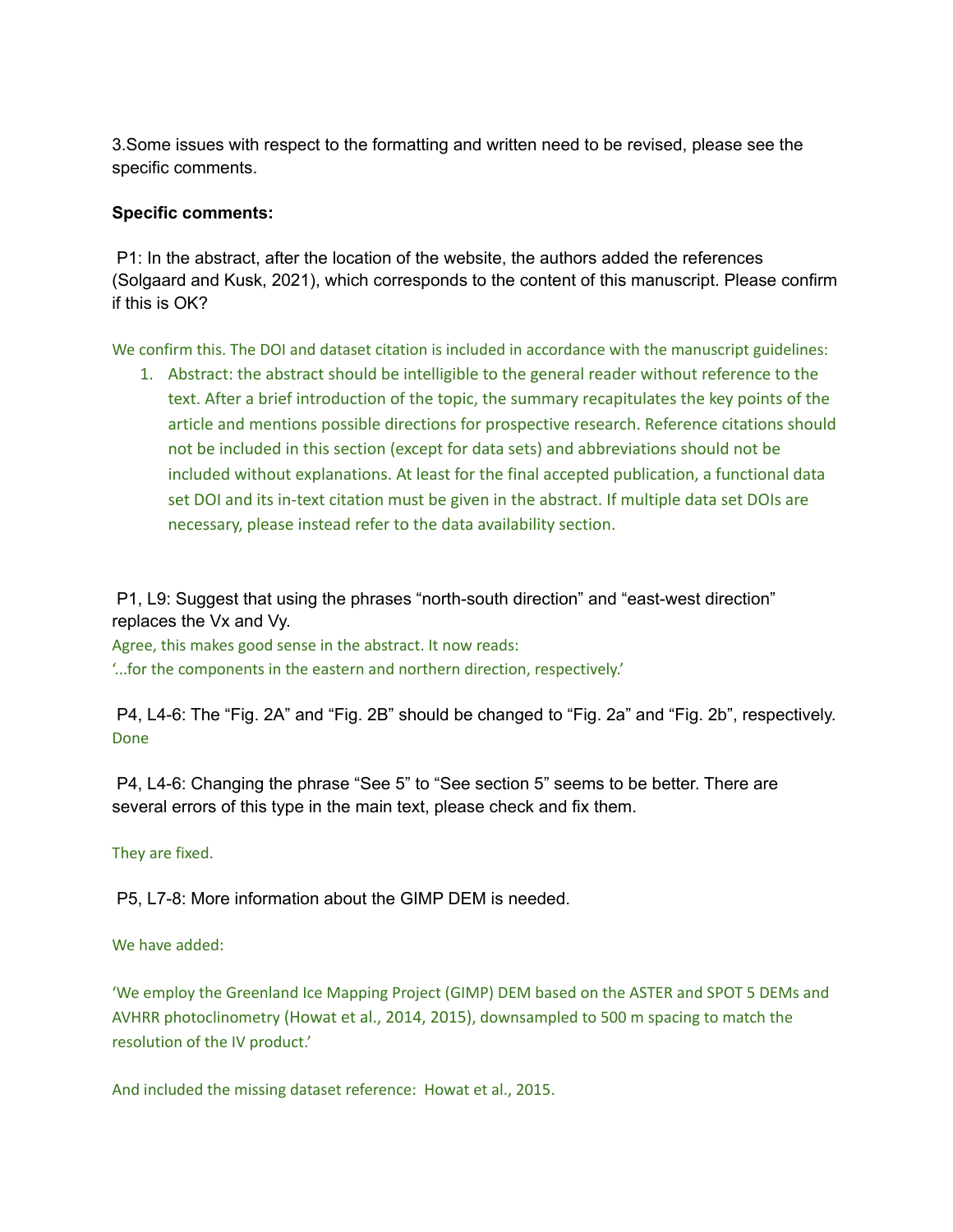P5, L10: Does the term ("TPP") have a full name? if so, please clarify.

We have added:

"The data processing is carried out using the Interferometric Post Processing (IPP) processor, developed and maintained by DTU Space \citep{Kusk2018}. Despite the name, the processor also performs offset-tracking for displacement measurements, which is the functionality used to generate the PROMICE product"

P6: For the flow chart (i.e., Fig.3), it is just a simple and conventional description for the data processing of this study. The reviewer suggests that more detailed processes of data processing should be given in this figure. In addition, add the item related to the data co-registration. The figure has been split in two sub-figures, with figure b showing a detailed flow diagram of the offset-tracking.

P6, L7-9: Please add the word "section" to these expressions like "in 4.2", "in 4.3 and 5", "in 4.4".

This has been fixed.

P7: For the section 4.2 ("Offset-tracking"), please add and clarify the issue of how to perform data co-registration (more information needs to be given), which is one of the most important procedures when employing the offset-tracking technique to extract the glacier velocity. In particular, for the constantly updated data, how to deal with? This is addressed above in the answer to the first comment.

P10, L15: This expression like "the range standard deviation" can easily be misunderstood. So a more clear expression like "the standard deviation in range direction" would be better. Similar issues can also be seen in Table 2, e.g., "Rang is line of sight and azimuth is along the satellite flight path".

Agreed. We have changed the paragraph as the following

"We note that the range velocity bias (-0.5 $\text{cm/yr}$ ) and azimuth velocity bias (0.5 $\text{cm/yr}$ ) do not differ between the precise and the restituted orbit files. The standard deviation in the range direction is 2.7~m/yr for the precise orbit files and 2.8~m/yr for the restituted orbit files, while the standard deviation in the azimuth direction is 3.3~m/yr for both orbit types."

The caption for Table 2 has been corrected to "Range direction is line of sight and azimuth direction is along the satellite flight path". The headings in the Table have, for clarification, also been changed to "Range Velocity Bias / Range Velocity Std/ Azimuth Velocity Bias/Azimuth Velocity Std"

P13, L8: Please confirm if the units are correct? (9.7 m/s and 24.4 m/s?) This was indeed a typo. The units have been changed to m/yr.

P15, L8-10: From the magnitude of the error (up to 300 m/a) caused by ionospheric effects, this item is the most significant uncertainty source. Why didn't the authors try to apply the relevant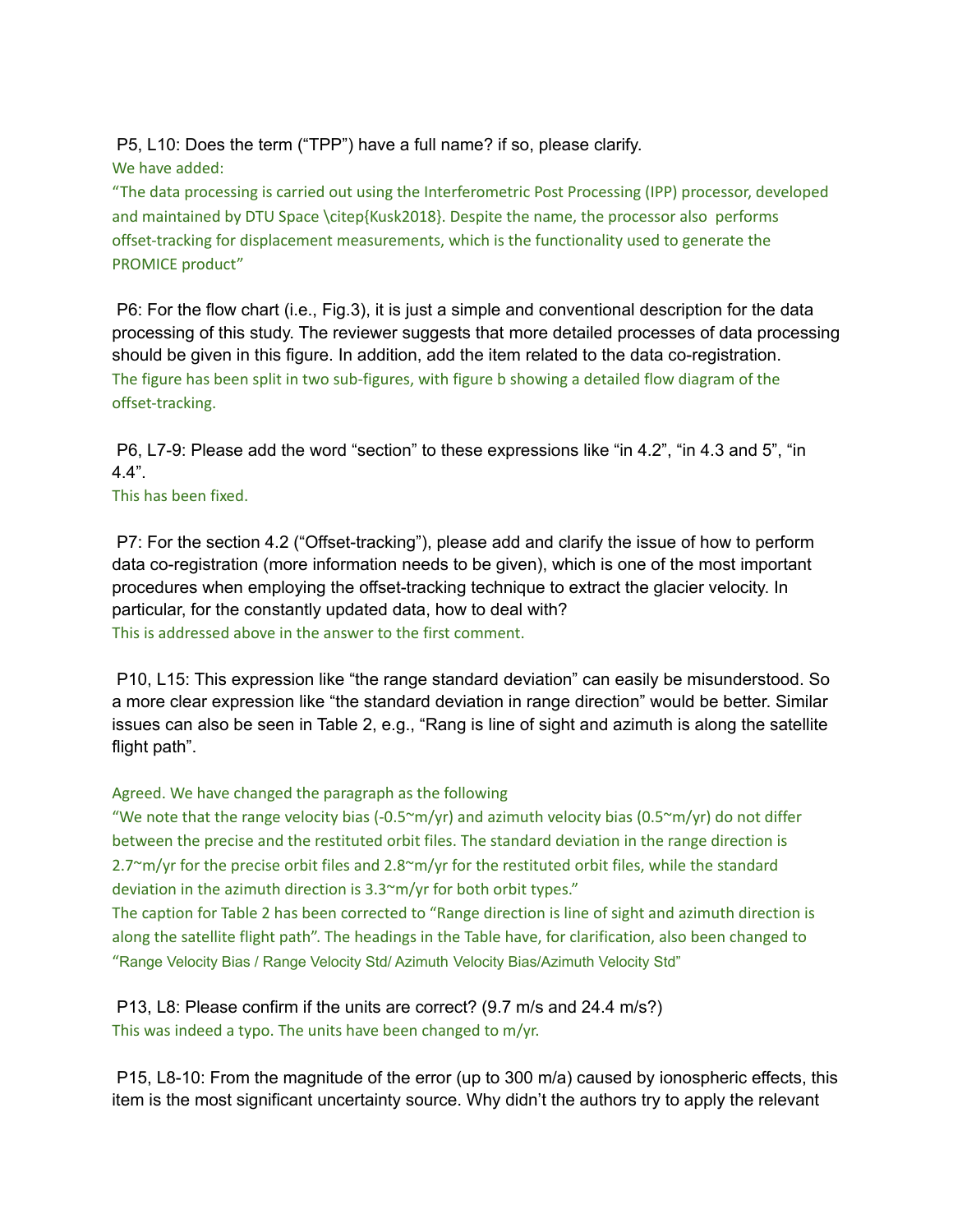methods mentioned in last paragraph? The reviewer thinks that developing a better or targeted method is necessary, as the author also mentioned that the post-processing step did not completely eliminate this type of error.

The ionospheric effects are indeed the major error source, and we have experimented with methods relying on the dispersive properties of the ionosphere, similar to the ones described in (Gomba 2018) and (Liao et. al., 2018). However for Sentinel-1 level 1 products, there is a problem with block processing artifacts present in most Sentinel-1 SLCs, which severely hampers this approach. Another method to reduce the impact of ionospheric effects is to exploit the fact that in some regions, measurements from both ascending and descending tracks are available, and in this case one can derive the horizontal velocity from only the range offsets, which are much less affected by the ionosphere. This is being worked on, and will be included in a future update of the processor. We have added the following text:

*"Another method to reduce the impact of ionospheric effects is to exploit the fact that in some regions, measurements from both ascending and descending tracks are available, and in this case, ice velocities can be derived from only the range offsets -- which are much less sensitive to ionospheric effects -- and the SPF assumption(see Sect.4.3). In the standard S1 acquisition plan (Fig. 2a), only two ascending tracks are acquired (the long track along the west coast of Greenland, and the track covering the northeast margin of the ice sheet up to the northernmost point), so the method will not be applicable everywhere. During the winter campaigns ( (Fig. 2b), this method will be applicable in a much larger part of the ice sheet. Work is undergoing to include this method in a future update of the PROMICE product."*

P15: In the section 5.5, when it comes to the error assessments, a common method of calculating the offsets over the ice-free areas is usually adopted and further analyzed. So relevant information regarding the results of ice-free areas deserved to be given.

We agree on this. Please see our response to comment nr.2 under General Comments. We have inserted a stable ground analysis in Section 7: Validation following the paragraphs on validation against GPS observations.

P15, L16-17: Providing a clear explanation regarding the correct magnitude of the errors seems to be better, now that you mentioned the study of Boncori et al. (2018). Moreover, the format of the reference "in (Boncori et al., 2018)" can be changed to "in Boncori et al. (2018)". Please check.

### The reference format has been corrected.

P16: To ensure the consistency in writing, the word "Primice" in the subtitle should be changed to "PRIMICE".

Agree, done.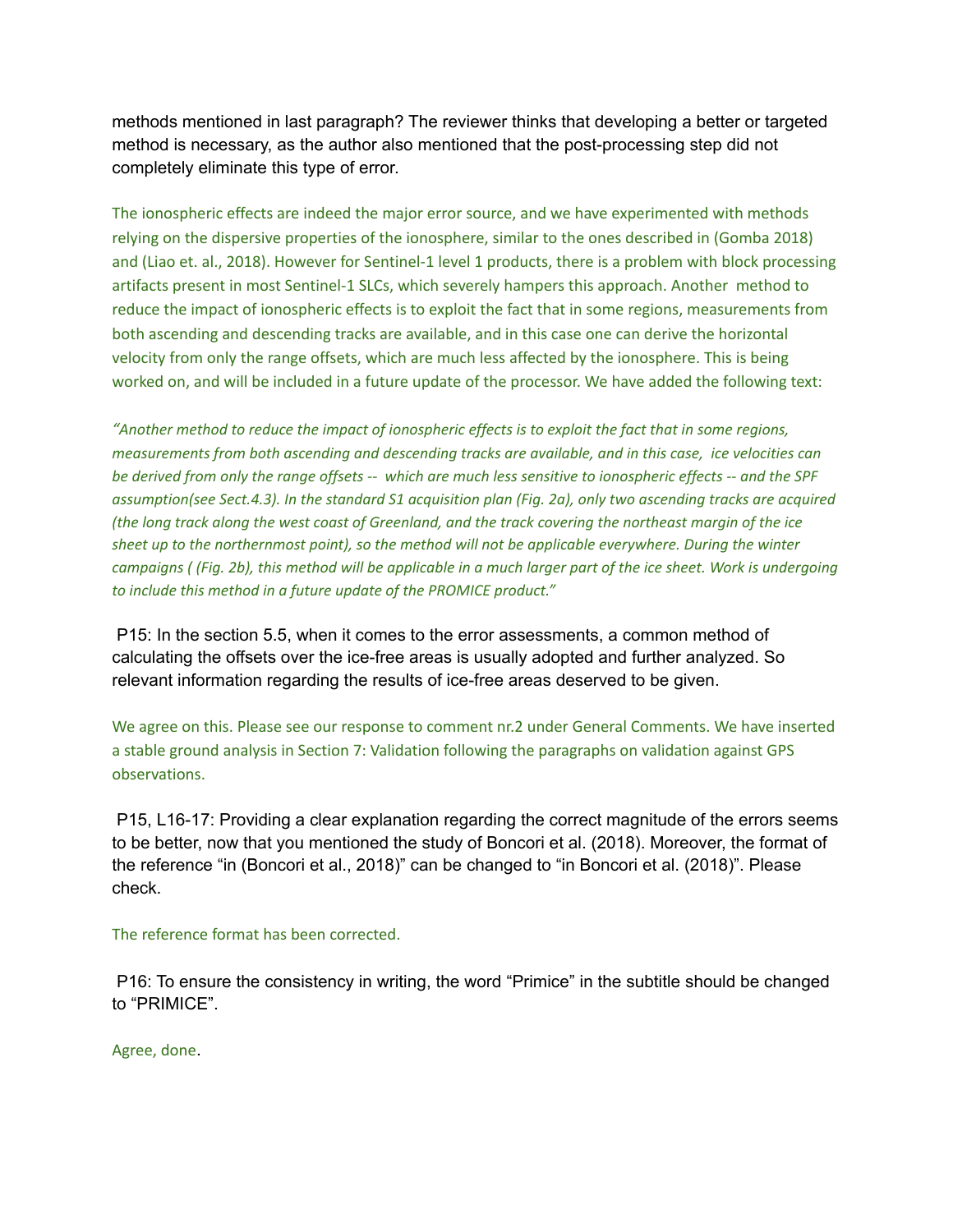P17, L4-6: Please add the position information about the Melville Bay and Scoresbysund areas in Fig. 2.

We have added the locations of the areas discussed in Section 6 on Figure 10 and added a reference to the figure at the position in text. We used Figure 10 rather than Figure 2, because it is closer to the discussion in the manuscript.

P23: For the Fig. 12 (also for Fig. 4), a revised figure with higher resolution is needed. Now it looks a little fuzzy.

We have added less transparent grid lines to Figure 12 and increased the font size on the axes making it less fuzzy. The resolution of Figure 4 has been increased and the position of the grounding line has been added.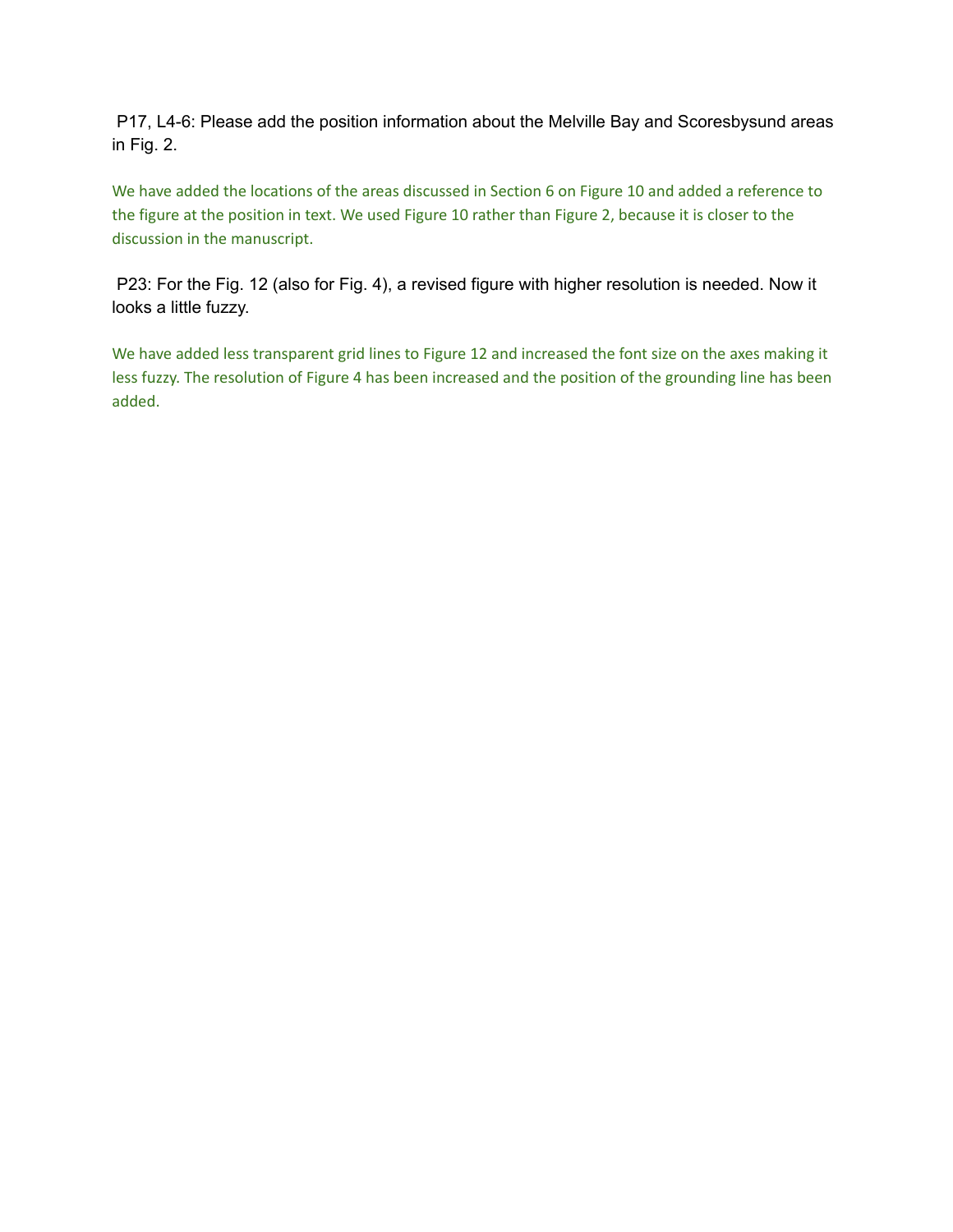## REVIEWER 2: Ben Davison

## **General comments**

The PROMICE ice velocity product represents a significant improvement on existing operational Greenland Ice Sheet velocity products, particularly in terms of temporal resolution and timeliness. Indeed, the community has no doubt already benefitted substantially from this product and will continue to do so in future. With that in mind, this paper is an important source of documentation for what is, and will continue to be, a widely used product; therefore, it is crucial that the paper is clear and thorough throughout.

This paper presents a detailed description of the PROMICE ice velocity product and the operational processing chain used to produce it. The paper is (in most places) clear, detailed and thorough: it includes clear and accurate descriptions of each processing stage, error sources and estimation, validation, as well as the product itself. Whilst there are no major issues with the paper, I felt that some sections would benefit from more detail (or alternative descriptions) and, particularly in the second half of the manuscript, the writing lost some of the precision and concision found in the first half of the manuscript. I also have some suggestions that I believe will improve the clarity of the figures and associated descriptions. With these changes and suggestions implemented, I would be happy to recommend the manuscript for publication in this journal.

Below, I provide more specific comments, going through the paper line by line:

Page 1, line 7: when describing the GPS validation in the abstract, I think it would be beneficial to also provide the biases, and perhaps also the uncertainty estimation from velocity estimates over bedrock, because both are useful measures and ones which many readers will be familiar with.

Agree. We have carried out the analyses over stable ground and include the results in the abstract along with values for the bias (also for the validation with GPS):

*'The product is validated against in-situ GPS measurements. We find that the standard deviation of the* difference between satellite and GPS derived velocities (and bias) is 20 m/yr (-3 m/yr) and 27 m/yr (-2 *m/yr) for the components in the eastern and northern direction, respectively. Over stable ground the* values are: 8 m/yr (0.1 m/yr) and 12 m/yr (-0.6 m/yr) in the eastern and northern direction, respectively.'

We also include the analysis over stable ground in the validation section. See our response to Reviewer #1's General Comment #2.

Page 1, line 9: would 'east-west and north-south' be clearer than 'vx and vy' at this stage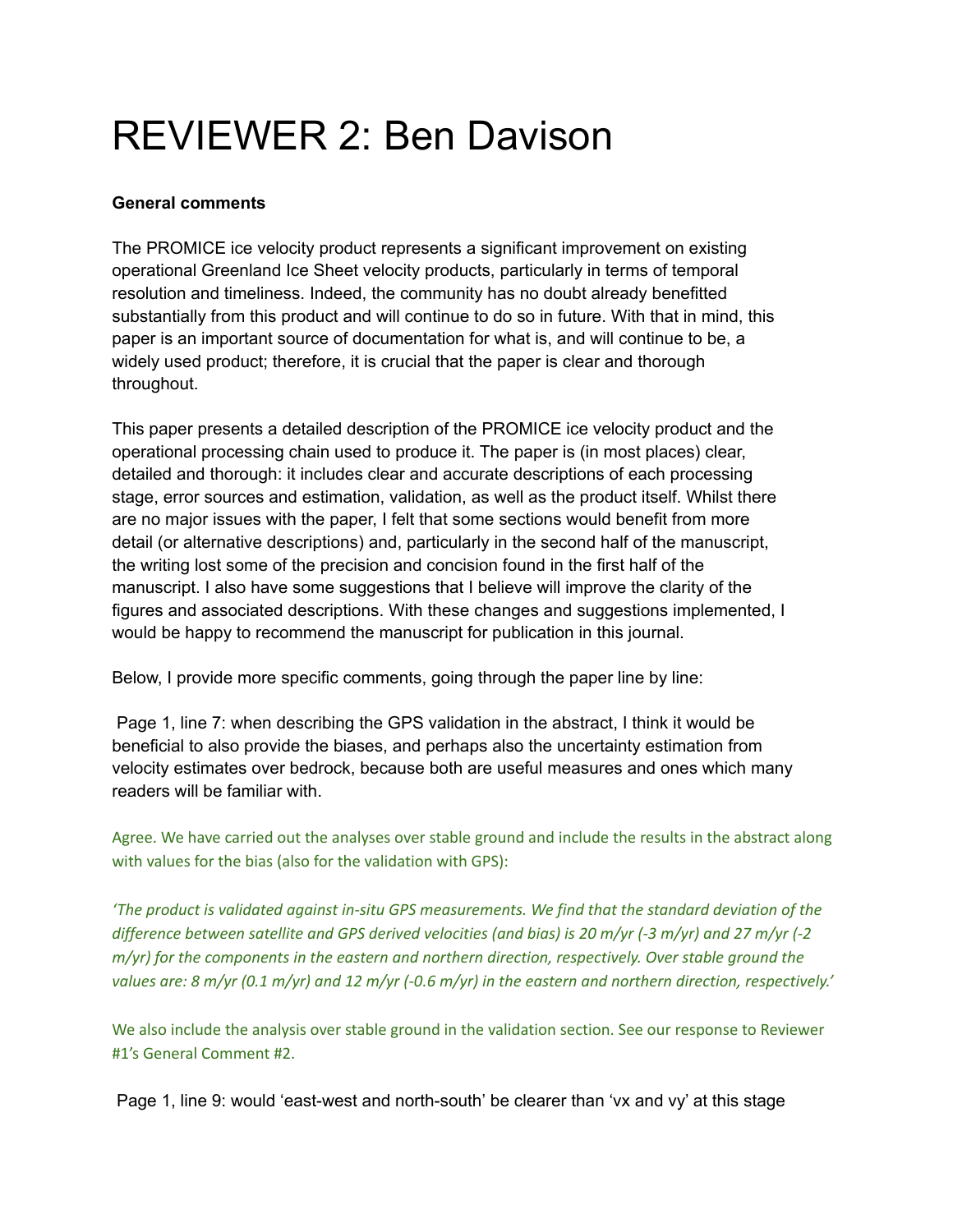### in the manuscript?

#### Yes, this makes more sense in the abstract. See wording in the response to your previous comment.

Page 1, line 11: By 'excellent data coverage', do you mean comprehensive/complete imaging of the ice sheet by Sentinel-1? I realise that's a bit more clunky, but could you be more specific here?

### Yes, it is more precise. The text now reads:

'Best spatial coverage is achieved in winter due to the comprehensive data coverage by Sentinel-1 and high coherence, while summer mosaics have the lowest coverage due to widespread melt.'

Page 1, line 14: 'and dynamics of glaciers' - can you add a timescale here? Such as '…over seasonal and longer timescales' (as discussed in the conclusion).

### Yes, the last line now reads:

''The spatial comprehensiveness and temporal consistency make the product ideal for both monitoring and for studying ice-sheet wide ice discharge and dynamics of glaciers on seasonal scales.'

Page 1, line 18: I'd suggest that 'obtain ice sheet-wide observations of ice-flow velocities' makes an even stronger case for the product.

### Agree, 'ice-sheet wide' is now included.

Page 1, line 22: Can you add 'tidewater glacier' before 'ice-flow velocities'? I assume this is the intended focus given the introduction on sea level rise and the reference (Ahlstrom et al., 2013). Alternatively, it would be worth also referencing one or two of the GPS studies carried out on land-terminating sectors.

We wanted to highlight that there just are not very many in-situ measurements of ice flow and especially not long term ones. We thus agree that the old wording was not clear on this, we have included references to more in-situ observations and changed the wording:

*'In-situ measurements of ice-flow velocities are relatively sparse on the GrIS and most of the measurements stem from GPS surveys (Ahlstrøm et al., 2013).'*

*->*

'In-situ measurements of ice-flow velocities (e.g. from GPS) are relatively sparse on the GrIS and are often of short duration (months) at high temporal resolution (e.g. Sole et al., 2011; Maier et al., 2019) or of *longer duration (years) but at low temporal resolution (e.g. Thomas et al., 1998; Hvidberg et al., 2020) while few span several years at high temporal resolution (e.g. Ahlstrøm et al., 2013). '*

Page 1, line 23: I suggest 'inaccessibility and size of the GrIS, as well as the harsh…'. Alternatively, a subsequent sentence stating that the size of the GrIS makes it impractical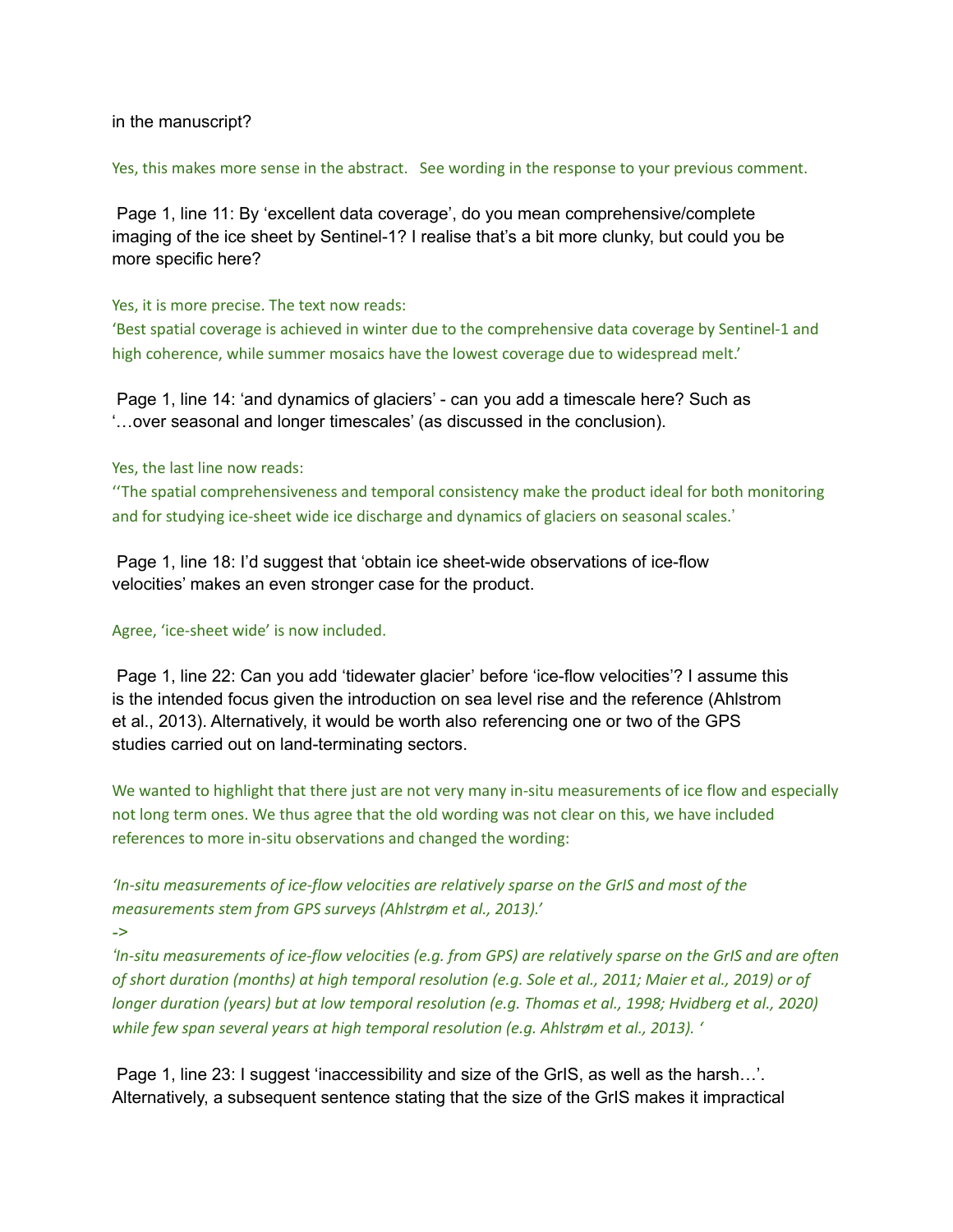to obtain continuous measurements of the whole ice sheet through field observations.

Yes, this is an important point. We go with your first suggestion.

Page 2, line 3: 'IV' doesn't seem to be used in preference to 'ice velocity' throughout the manuscript. I don't have a strong preference for either, but perhaps just stick to ice velocity for simplicity?

Yes, the abbreviation is unnecessary in the paper. We stick to 'ice velocity' throughout.

Page 2, line 28: The statement about weighted averaging is repeated a few lines later – perhaps it could be removed from one of the two sentences?

Agreed. The first occurrence has been changed to "each mosaic is based on velocity measurements from all possible 6- and 12-day pairs".

Page 4, line 2: I wonder if it would be worth providing the pixel spacing (2.3x14.1 m) as well as the resolution here? This would help maintain consistency with the description of the output grid dimensions in section 4.2, which seem to be based on pixel spacing.

This is correct, we have added "The pixel spacing of the product is 2.3 m in slant range, and 14.1 m in azimuth."

Page 4, line 20: Isn't stripmap mode higher resolution?

Yes, this is correct, the reference to product type here refers to the processing type (SLC/GRD/…), with IW acquisition mode implied. We have rephrased to "the highest resolution of the available IW product types".

/( check which resolution of DEM: Use GIMPdem90m) Page 5, line 8: Is the DEM downsampled before calculating the vertical component of ice displacement? If so, I think it would be worth quantifying how this affects your vertical displacement estimate.

The DEM, when used for deriving the surface gradient in the surface parallel flow approximation, should approximately match the resolution of the offset maps, in order to avoid aliasing of high frequency slope variation. We have added the following to section 4.3:

*"The effective resolution of the velocity maps is on the order of the correlation window size, which corresponds to approximately 800×900 m on ground (see Sect. 4.2), so the resolution of the surface gradient map should approximately match this. The DEM is downsampled to the pixel spacing of the PROMICE product (500×500 m), and the gradient is derived using second order differences, which means the gradients are derived using samples approximately 1000 m apart."*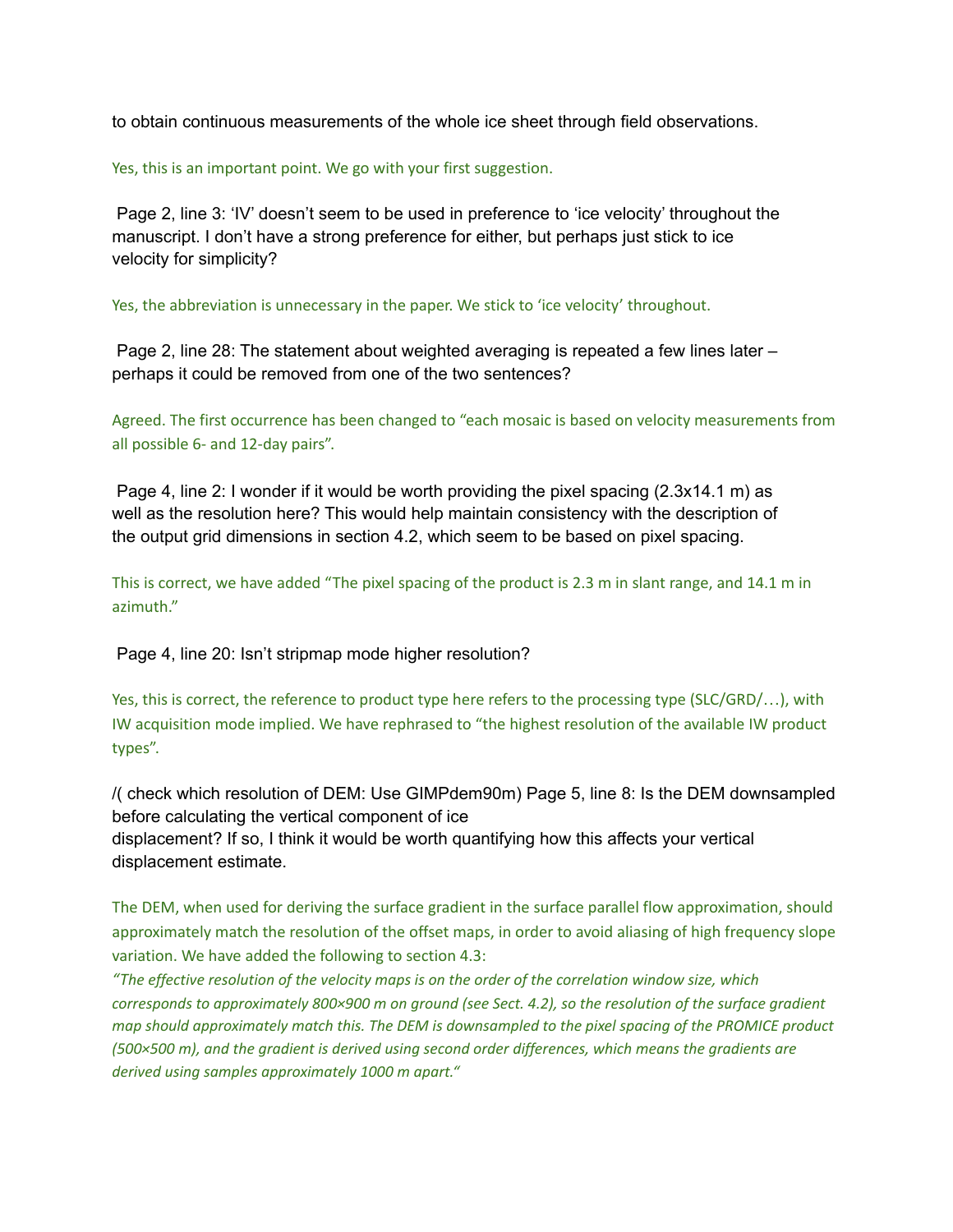Page 6: The need to focus SAR images is mentioned briefly in the discussion, but I can't see any description of how the SAR images were focused, which should acknowledge the difficulties associated with TOPS mode data.

Focusing TOPS images is indeed tricky, which is why we use the SLC product, which is delivered focused by ESA using the Sentinel-1 Instrument Processing Facility (IPF). We have emphasised in Section 2.3 that the SLC images are already delivered as focused SAR images.

Page 7, lines 10-15: Was there any filtering of the intensity images prior to crosscorrelation to e.g. minimise the visibility of long-wavelength features, or to enhance the contrast in the images? I've found it increases the signal to noise ratio in my own, much smaller scale, investigations.

We do not apply a high-pass filter. The use of such filters are described in (deLange, 2007), where it is applied successfully to intensity tracking on outlet glaciers. It is definitely of interest to us, but It is not clear, however, that it would be beneficial in the interior, where the offset-tracking relies on the presence of speckle, rather than features, or that the same filter parameters would be optimal everywhere. For the operational PROMICE product, where a manual fine-tuning is not feasible, we currently choose not to rely too much on adaptive, data-dependent processing, in order to have a consistent product.

Page 7, lines 10-15: I think it would be worth mentioning here that several techniques that are often used to co-register Sentinel 1 images fail over moving ice (such as crosscorrelation or Enhanced Spectral Diversity) fail because they rely on stationary surfaces, and so you have to rely on the orbit information and DEM.

Yes, this is indeed correct. We have addressed this also in an answer to reviewer 1, which I repeat below: No resampling is carried out to coregister the images, for several reasons:

- (c) The ice motion is spatially variant, and can represent several pixels of displacement. To coregister accurately, it would thus have to be known a priori, but since the displacement is the quantity we wish to measure, this is not feasible.
- (d) Intensity cross-correlation does not rely on the complex image phase, and employs large windows (256x64 in this case), therefore subpixel resampling of the images is not necessary. Instead we just extract patches in the images centered on integer pixel locations and correct subsequently for the fractional pixel shift.

We have revised section 4.2, and added the following clarification regarding coregistration: *"For intensity cross-correlation methods, the SLCs need not be coregistered and resampled to sub-pixel* accuracy prior to the processing, as it relies on relatively large windows (several tens of pixels in each dimension). Instead, for the regular grid points in the reference SLC, we calculate the expected position of *the corresponding grid points (assuming no motion) in the second SLC, based solely on SLC timing* information, orbital state vectors, and the DEM. The grid points are selected on integer pixel positions in *the reference SLC, but the corresponding grid points will generally not coincide with integer pixel*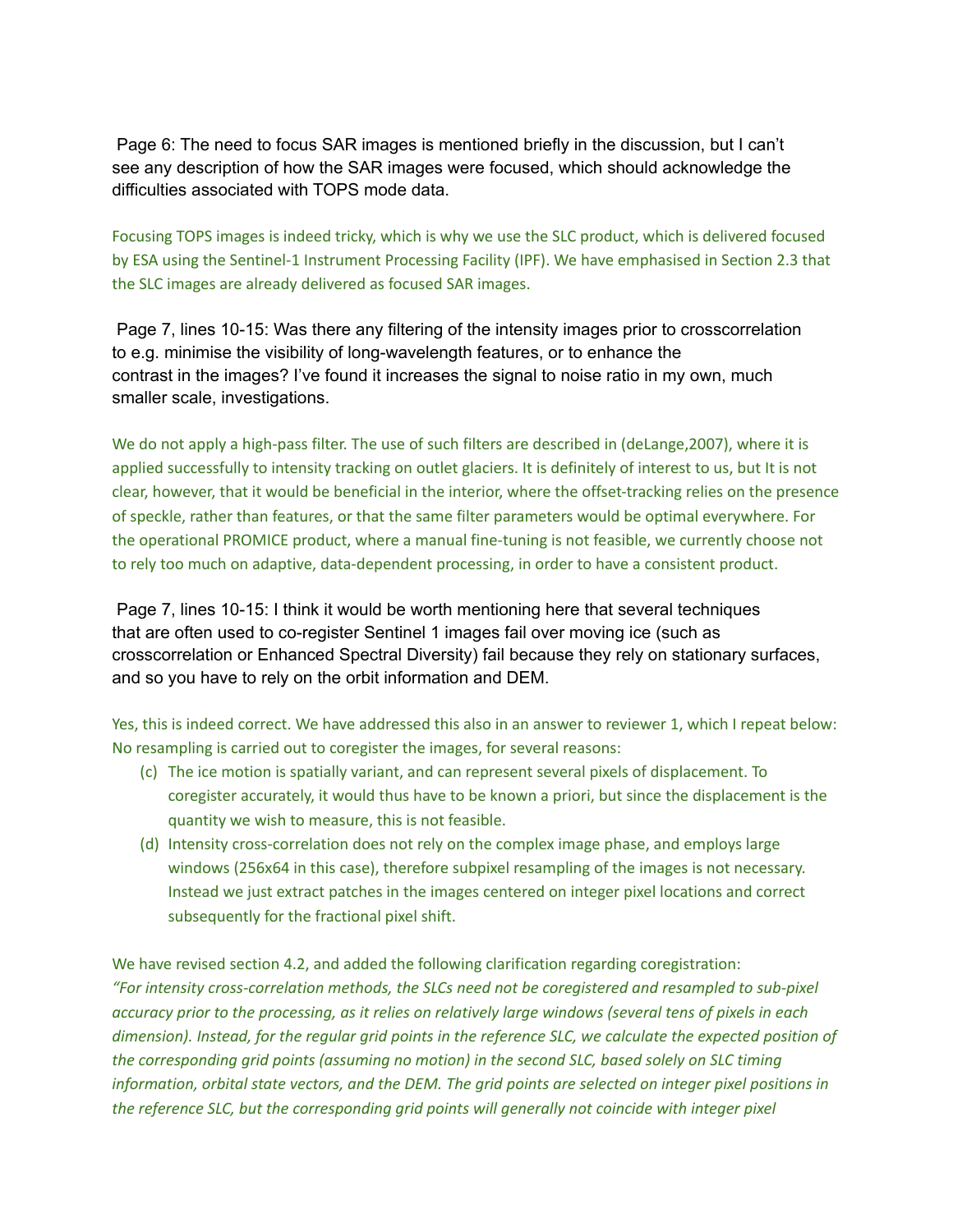*locations in the second SLC. To avoid resampling the second SLC, we round the corresponding grid points* to their nearest integer pixel locations and save the fractional shifts, to be added back to the shift *measurement after cross-correlation."*

Page 7, line 23: 'local medians' – can you specify what data this relates to? (i.e. velocity, flow direction etc)

The approach is applied independently to the range and azimuth velocities. We have included a expanded description of the approach:

*"Then, a further culling, is carried out on the on the range and azimuth shifts, using a normalized median test, as described in (Westerweel and Scarano, 2005).For each measurement,U0, in a 5×5 neighbourhood, the median,Um, of the 24 surrounding measurements(U1,U2,...,U25) is calculated (excluding U0), and for each* measurement in the neighbourhood, a residual,  $R = |U_i-U_m|$  is calculated. The median,  $R_m$ , of  $(R_1, R_2,..., R_{24})$  is *then calculated, and used to normalize the residual ofU<sup>0</sup> so that Rm'=|U0−Um|/(Rm+),where is a minimum normalization level that accounts for cross-correlation noise. We use = 0.1 pixel, as suggested in(Westerweel and Scarano, 2005), and cull the measurement,U0, if R′<sup>0</sup> exceeds a threshold of 5 for either of the range or azimuth shifts. This value was found by experiments to remove most clearly visible outliers, without removing valid measurements.Lower values removed more outliers, but had an adverse effect on measurement coverage"*

Page 7, line 24: I wonder if these outliers due to surface melt could be removed using a 'dusting' approach as in Selley et al (2021), or using a region growing approach as in Luttig et al. (2017)

Luttig, C., Neckel, N., and Humbert, A. 2017. A combined approach for filtering ice surface velocity fields derived from remote sensing methods. Remote Sensing, 9(10). DOI: https://doi.org/10.3390/rs9101062

Selley, H. L., et al. 2021. Widespread increase in dynamic imbalance in the Getz region of Antarctica from 1994 to 2018. Nature Communications, 1133. DOI: [https://doi.org/10.1038/s41467-021-21321-1.](https://doi.org/10.1038/s41467-021-21321-1)

We believe the approach described in the answer to the previous question, in combination with the temporal culling of the final velocity maps, is very similar to the "dusting" approach described in (Selley, et.al., 2021). Like them, we also remove small unconnected segments of pixels in each offset map prior to fusion, as these tend to be unreliable. We have added the following sentence to Sect.4.2, after the expanded description of the median-based culling approach:

*"After the culling, small unconnected segments of pixels (<25 pixels) are removed, as these were found to often contain erroneous values."*

Page 7, last line: Is this technically a resampling? I thought it was actually a scattered interpolation, because the ground-surface pixel size varies throughout the image.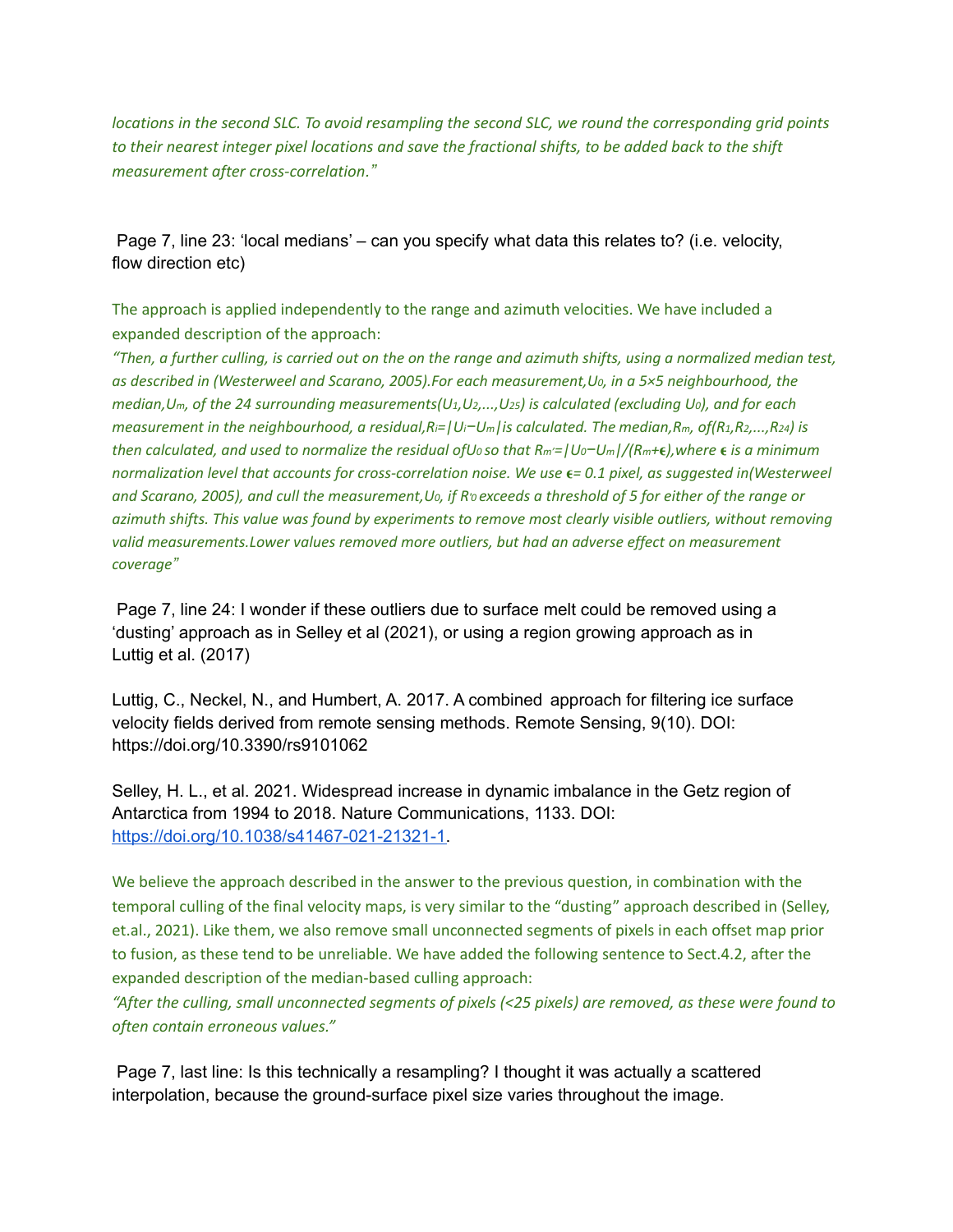This is indeed a scattered interpolation. The definition of resampling seems to differ between various fields; in SAR literature, the term resampling is often used also for the irregular interpolation in slant-to-ground range conversion and geocoding. For clarity, we have changed the term "resampled" to "interpolated"

Page 8, section 4.4: When fusing velocity estimates from both 6- and 12-day pairs to generate the 24-day mosaics, are the different time periods considered? And how? I imagine you could interpolate them both to daily values and weight them accordingly.

This is described in section 4.3: "The shifts and standard deviations are converted to velocity by multiplying with the SLC pixel spacing and dividing by the temporal baseline". As the standard deviations (in the form of the inverse of the variances) are used to weight the measurements in the fusion (Eq. 3), this accounts for the varying temporal baselines.

Page 10, line 2: 'knowledge' seems an odd word to use here. Perhaps 'accuracy' would be better?

We have changed the sentence to. "Errors in the Sentinel-1 orbital state vectors provided by ESA, ..."

Page 10, lines 4-6: It looks like these error estimates assume that the orbital errors apply to only one of the images. I think if you assume a 5 cm error in both images, these velocity errors would double? Since the product used the restituted orbits, I think it would also be more appropriate to frame these sentences in terms of the 10 cm accuracy of those data, even though your investigation shows that the measured errors are very similar for both of them.

It is correct that we should account for the error on both images. Since the values are given as RMS the errors on the displacement should be multiplied by  $\sqrt{2}$ . We have rewritten the paragraph using the values

for the restituted orbits and applied the factor of  $\sqrt{2}$ :

"For Sentinel-1 data, absolute orbital errors are on the order of 5 cm RMS when using the precise orbit *product available after 21 days (Peter et al., 2017). The restituted orbits typically used in the PROMICE product generation are available shortly after acquisition, and have a nominal accuracy of 10 cm RMS.* This corresponds to 8.6 m/yr RMS for a velocity measurement using a 6-day pair and 4.3 m/yr for a *12-day pair."*

Page 13, line 9: I'm a bit confused by the use of 'delays' because the timing aspect hasn't been introduced yet as far as I can tell. Would 'shifts' be appropriate, since it's used in the previous sentence?

Agreed, "shifts" is more appropriate. We have changed the text.

Page 13, line 18: 'affecting the ability to measure ice velocity': can you be more specific here and relate this to the cross-correlation procedure?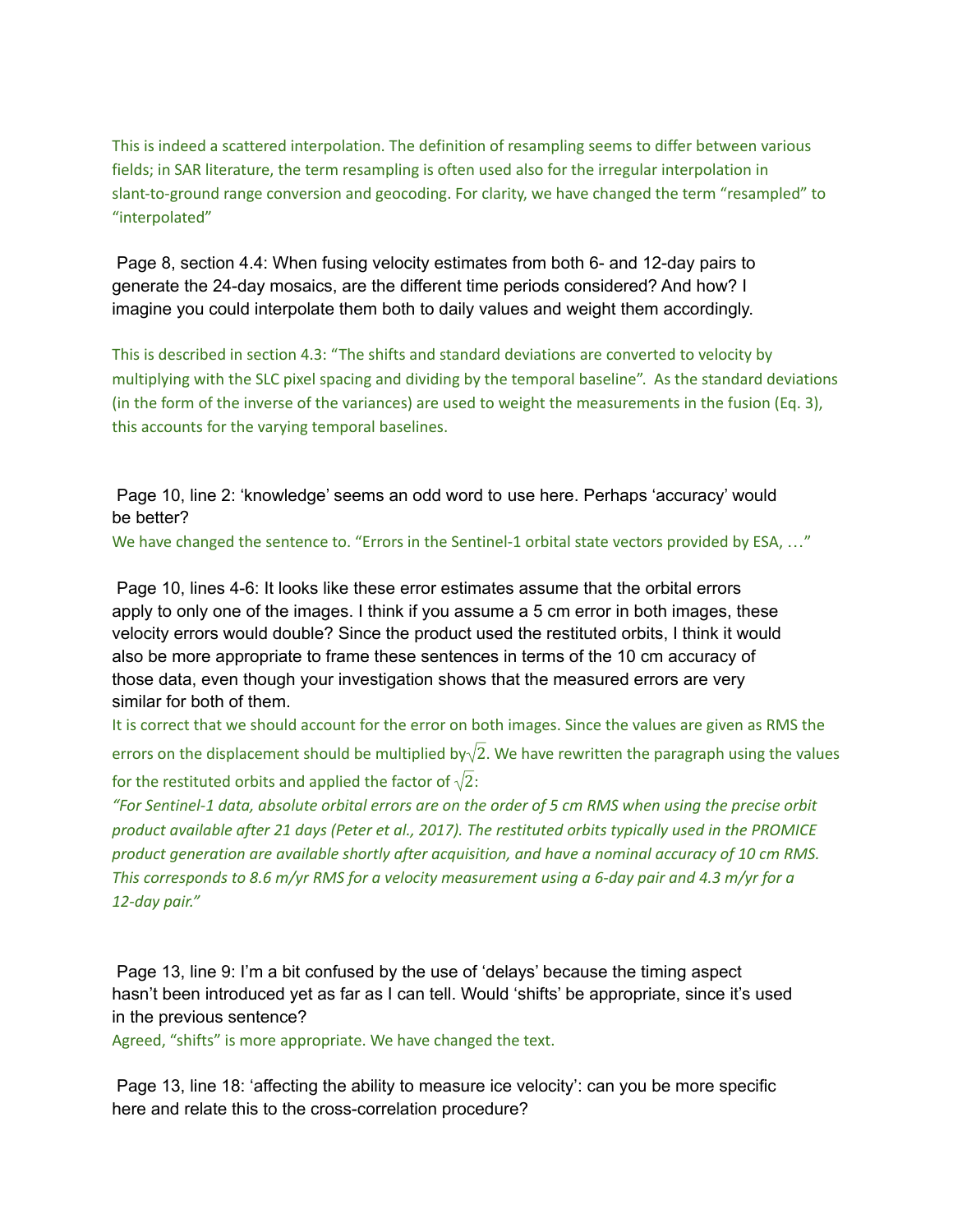We have changed the sentence to:

*"Temporal decorrelation is caused by changes in radar backscatter between acquisitions that reduce the correlation between the image patches which are cross-correlated in the offset-tracking procedure, leading to noisy or even missing measurements."*

Page 13, line 21: 'sub-resolution structure' of the snow/ice?

In this case yes, but more generally, the sub-resolution structure of the imaged scene. We have changed the sentence to:

"Speckle is a property of radar images, caused by variations in the sub-resolution structure of the imaged *scene,"*

Page 13, line 23: I think that 'If the scene is moving…. From the same track' is perhaps unnecessary and it would be sufficient just to say speckle can be used to track ice flow when the ice-flow is spatially uniform over the dimensions of the interrogation areas. It is important that the track is repeated with sufficient precision, since large spatial baselines can also degrade the coherence, although for Sentinel-1 this is generally not a problem due to the tight orbital tube. We have rephrased to:

*"If the ice-flow is spatially uniform and the sensor track does not deviate excessively for the two acquistions (the latter is generally not a problem for Sentinel-1), the speckle pattern can be tracked between acquisitions"*

Page 13, line 24: perhaps 'steep spatial gradients in ice flow', or similar, rather than just 'rapid ice flow'.

Agree, we have changed "rapid ice flow" to "steep spatial gradients in ice flow".

Page 13, line 25: 'the noise level exceeds the signal' is a bit confusing (and impossible by definition?). Perhaps 'the signal to noise ratio is low' would be sufficient? Page 13, lines 25-26: 'by averaging multiple measurements to reduce the noise' – can you specify what you mean by measurements in this context? Multiple shift maps in the mosaic? Or spatially over multiple pixels?

We have changed the wording to:

"Often in the interior, the signal-to-noise ratio is low, but since up to five velocity maps from each track are averaged to produce the PROMICE product, the noise can be reduced.*"*

Page 13, line 28: It's not clear what the difference between 'noisy' and 'patchy' is in this context. Would one or the other suffice?

This is correct, from the preceding discussion it is implicit that the measurements are noisy. We have changed the wording to:

*"In extended homogeneous areas of low coherence, the velocity measurements can become patchy, since many unreliable measurements will be discarded by the culling procedures"*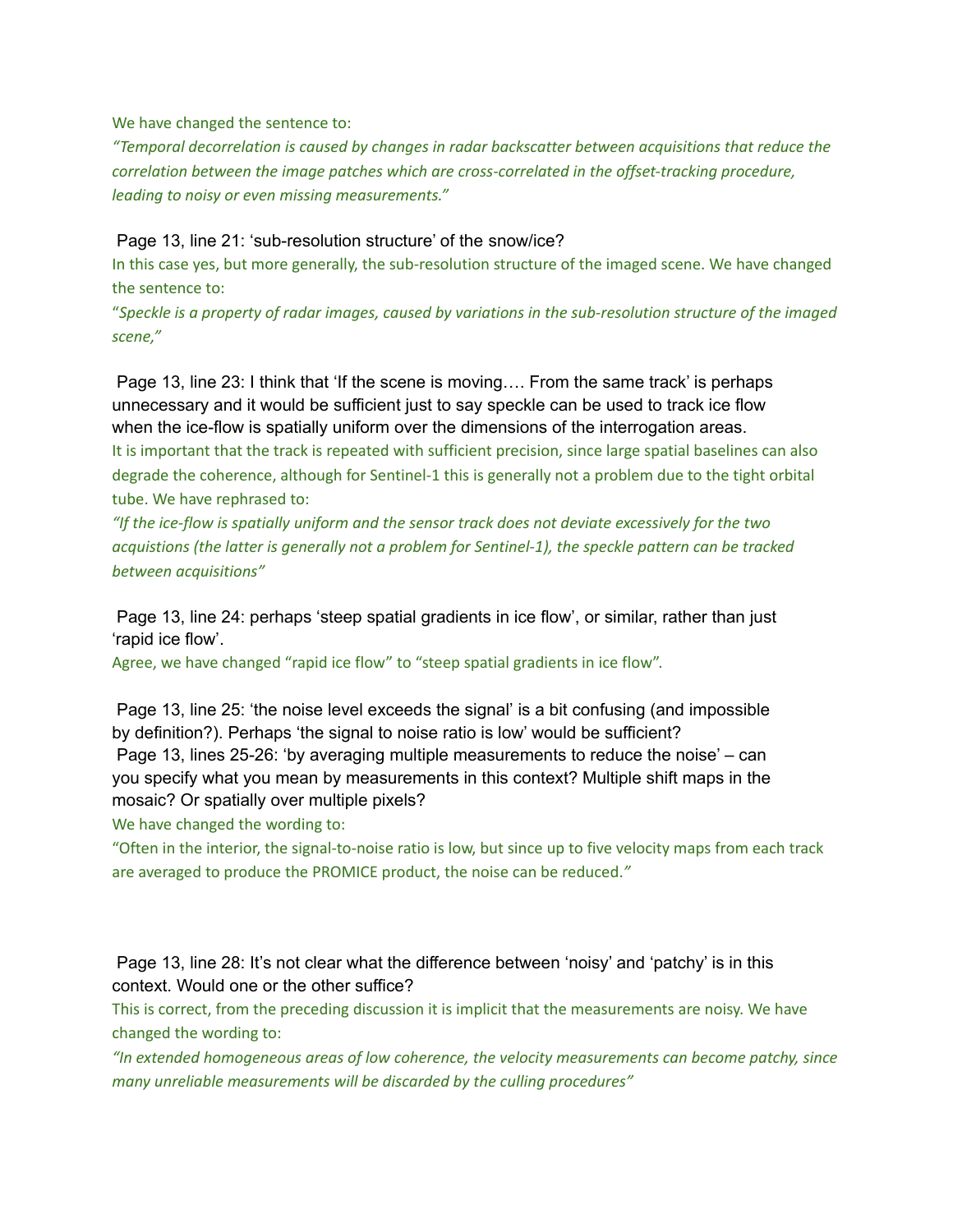Page 15, line 4: We have used a variational stationary noise filter to good effect to remove ionospheric striping in the velocity estimates. The method we applied to the Sentinel 1 velocity estimates is described very briefly in Tuckett et al. (2019), and the underlying algorithm is described in Fehrenbach et al. (2012). I think the code is documented here: https://www.math.univtoulouse.

fr/~weiss/Codes/VSNR/VNSR\_VariationalStationaryNoiseRemover.html

Fehrenbach, J., Weiss, P., and Lorenzo, C. 2012. Variational algorithms to remove stationary noise: applications to microscopy imaging. IEEE Transactions on Image Processing. DOI: 10.1109/TIP.2012.2206037.

Tuckett, P. A., Ely, J. C., Sole, A. J., Livingstone, S. J., Davison, B. J., van Wessem, M., Howard, J. 2019. Rapid accelerations of Antarctic Peninsula glaciers driven by surface melt. Nature Communications, 10, 4311. DOI: [https://doi.org/10.1038/s41467-019-12039-2.](https://doi.org/10.1038/s41467-019-12039-2)

This is an interesting approach, and something for us to look into, although its performance should be assessed in the typical case where there can be quite a lot of missing data in the individual pairs.

Page 17, line 2: See my comment re Figure 10. Perhaps referring to regions or low/high coverage, rather than regions of blue/yellow in Figure 10 would be clearer?

Yes it makes more sense -we have changed the wording accordingly. See also our response to your comment on Figure 10.

Page 17, line 8: Can you clarify what you mean by 'amount of data'?

Yes, 'amount of data' is changed to 'number of acquisitions'.

Page 19, line 2: 'properties observed by the radar' is a bit vague. Can you be more specific here, for example by referring to coherence or speckle?

Yes, it now reads: '..-both processes leading to loss of coherence.'

Page 19, line 6: It's not clear to me what this means – does it mean high standard deviation in the velocity maps? Or some other measurement of uncertainty?

We have deleted this sentence. It is more confusing than informative.

Page 21, lines 21-22: 'outer most parts of the outlet glaciers still have reasonable coverage' is a little vague. Can you clarify what you mean by 'outer'? And by 'reasonable' do you mean that it is better than the 2-cycle PROMICE product?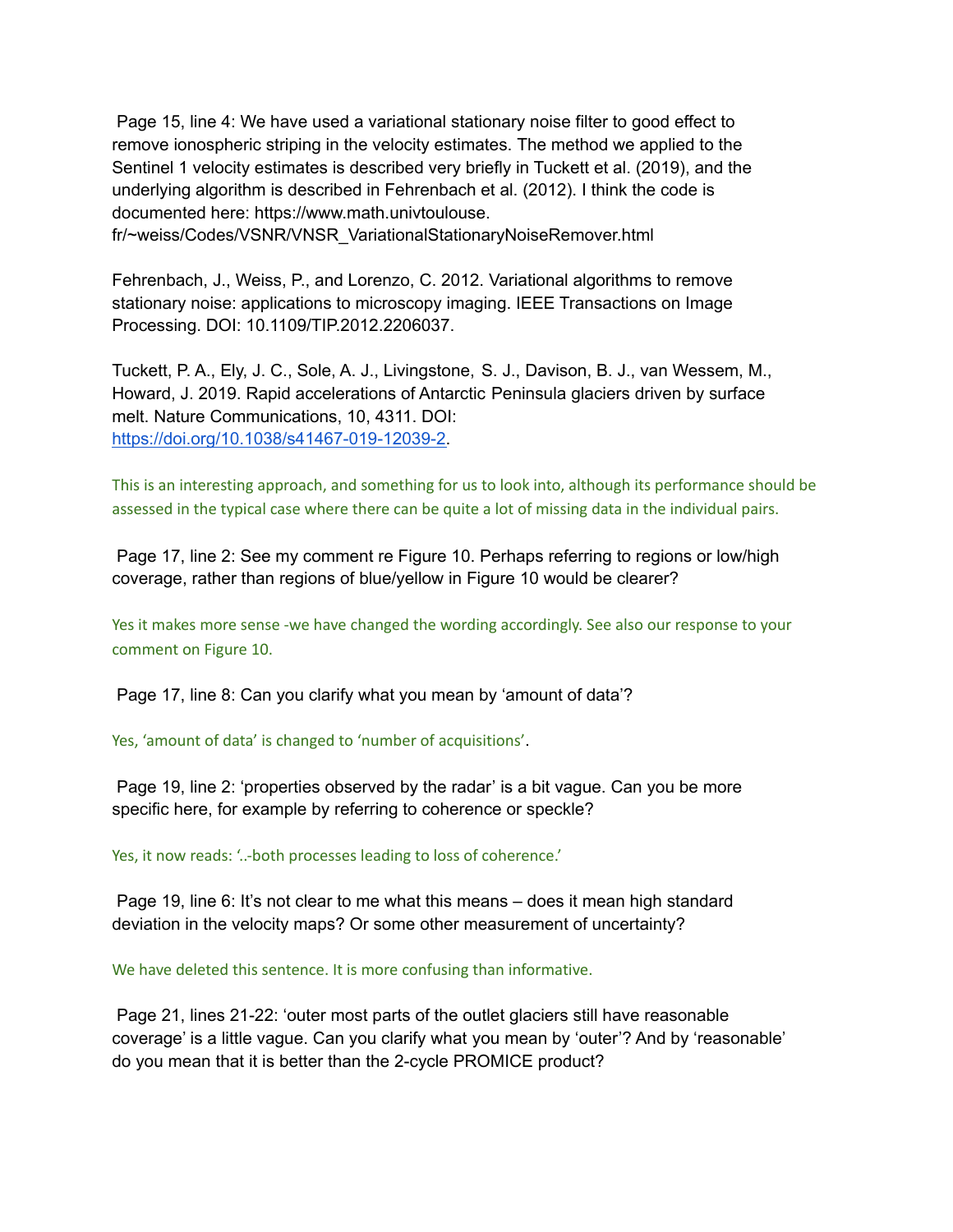Agreed this part is a little vague. What we mean is that when increasing the temporal resolution there is still data (although with increased noise) on the outlet glaciers -it mainly the ablation areas with lower flow speeds that are affected. We have changed the wording -see below. See also our response to your comment below.

"It worth noting that the outer most parts of the outlet glaciers still have reasonable coverage and for studying changes in fast flow in these areas the increased temporal resolution may outweigh the downsides." ->

"For studies concerned with changes in fast flow in these areas the increased temporal resolution may outweigh the downsides."

Page 21, line 22: 'the increased temporal resolution may outweigh the downsides' – have you looked at a product using all 6 and 12 day pairs, but only over 1 cycle/12 days? I guess it will have reduced coverage and perhaps be less smooth, but may be useful for investigating the outlet glaciers.

The 6dOnly 1cycle is the product you are suggesting. It takes 12 days to cover all Greenland twice with a temporal baseline of 6 days, so there are no 12 day pairs that can be included. Figures 9 and 10 and Table 5 show that this product has lower coverage and is more noisy than the 2 S1A-cycle products due to the shorter temporal baseline of the included pairs, the S1A-B geolocation bias and simply because it contains fewer pairs. As you mention, the higher temporal resolution could easily outweigh these 'downsides' in cases, where the user is interested in the fastest flowing parts of the ice sheet. For that reason, the 6dOnly 1cycle may very well be a future product within PROMICE.

Page 24, line 5: This is the first mention of the extra log following the winter campaigns. I wonder if it would be better mentioned earlier?

Agree, we have included a sentence in the Section 'The PROMICE velocity product': *'However, during the winter campaigns where more data is acquired this lag may be larger.'*

Page 24, line 18: 'vary' should be 'varies' Done

Page 24, line 20: I suggest adding ', which hinder velocity retrieval' or similar after 'high precipitation rates' Done

Page 24, line 25: add 'here' after 'presented'?

Done

**Next, I list some minor spelling and/or grammatical errors and suggestions:**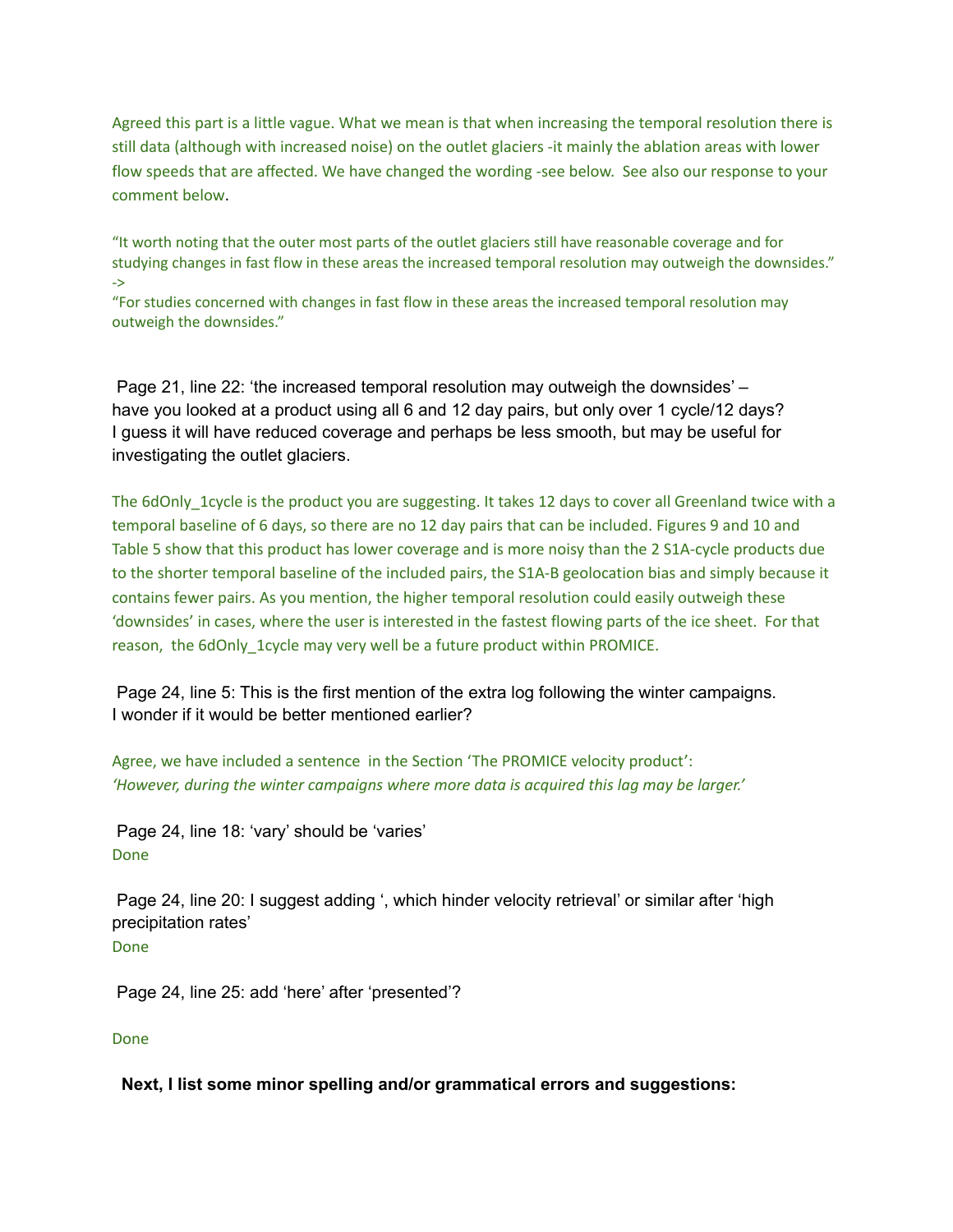✓Page 1, line 2: comma before 'which'

✓Page 1, line 4:'span' should be 'spans'

 $\checkmark$  Page 1, line 6: I think '6 and 12 day' should be '6- and 12-day' (here and throughout)

✓ Page 1, line 18: 'Greenland Ice Sheet' should be GrIS

✓Page 2, line 10: 'SAR' should be defined on first use.

✓Page 2, line 25: 'Greenland wide' should be 'Greenland-wide'

✓Page 2, line 25: 'IPP' should be defined on first use.

✓Page 2, line 30: There should be a space after 'i.e.'

✓Page 3, line 3: 'timeseries' is sometimes given as 'time series'. I'm not actually sure which is correct, but I think you should be consistent. We will use 'time series'.

✓Page 3, last line: should 'Wideswath' be 'Wide (IW) swath'?

✓Page 4, line 10: '5' should be 'Section 5' (here and elsewhere)

Page 9, line 21: should that be four groups instead of 'three'?

✓Page 10, line 8: I think 'Southwest' should be lowercase (there are similar errors throughout the manuscript).

✓Page 13, line 8: m/yr instead of m/s

✓Page 13, line 31: needs a comma after 'Section 4.2'

✓Page 14, line 4: Does 'Total Electron Content' need to be uppercase?

✓Page 15, line 16: '(Boncori et al., 2018)' should be 'Boncori et al. (2018)'

✓Page 15, line 28: 'can actually' – should this be 'could actually'? Or did you test this specifically?

 $\sqrt{P}$ age 16, line 10: 'in the top panel', should instead just refer to the Figure/panel number/label. (same comment for line 15)

✓Page 17, line 14: 'surface-properties' doesn't need to be hyphenated.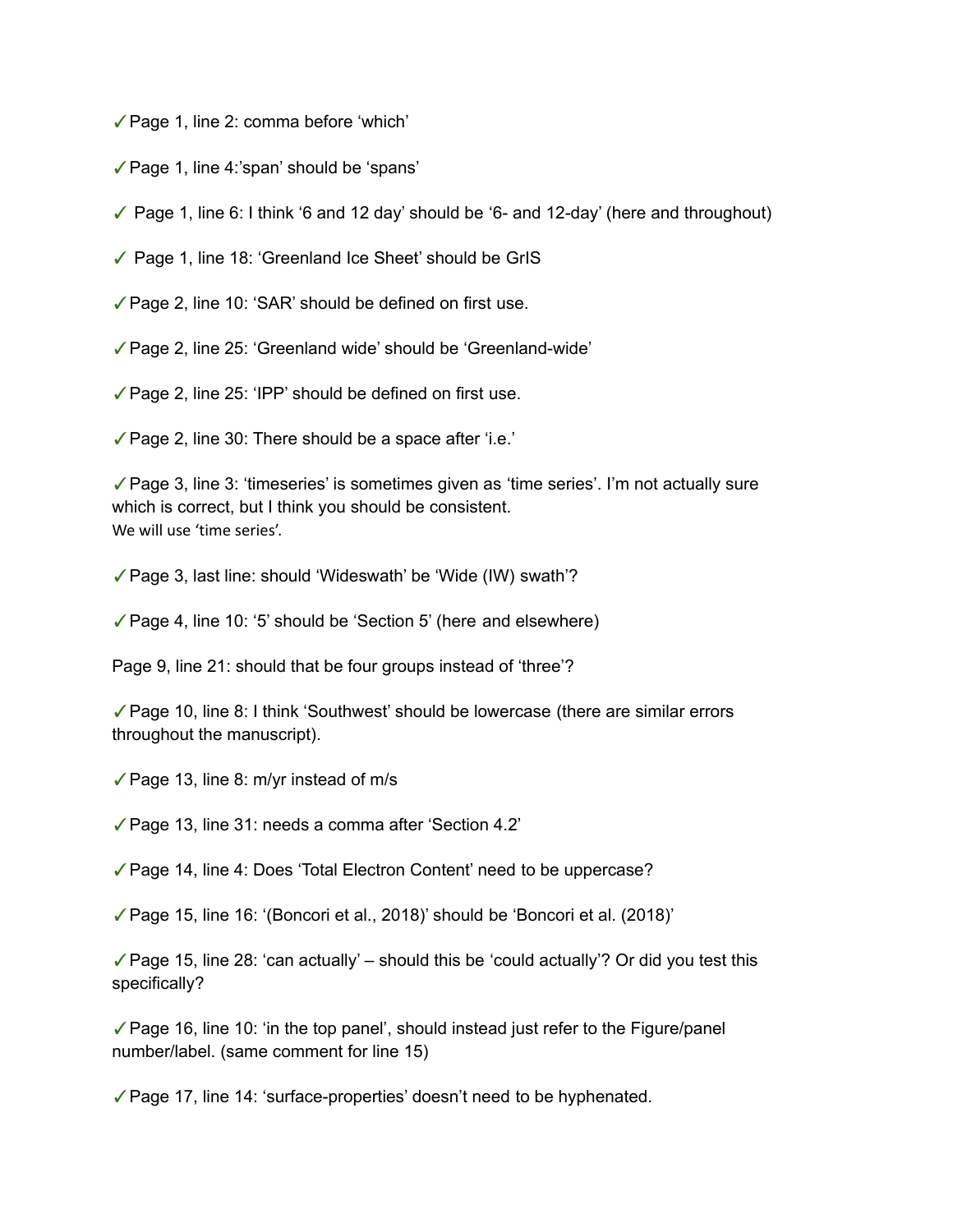✓Page 17, line 20: need a comma after 'baseline'

✓Page 20, first para: I found this a bit repetitive. I wondered if the penultimate sentence could be merged with the first sentence to streamline it a bit.

Agree. We have also inserted a missing data reference. The first paragraph in that section now reads:

*'We validate the PROMICE ice velocity product against in-situ GPS measurements. Only a limited number* of GPS measurements are available since the data should overlap in time with the period of the PROMICE *ice velocity product and have a a temporal resolution comparable to or higher than the PROMICE ice velocity product. Furthermore, the measurements are biased toward the slow moving 5 parts of the ice sheet ablation zone. We compare the PROMICE ice velocity product to in-situ GPS data from the PROMICE automatic weather stations (AWS) (van As et al., 2011). Locations are displayed in Fig. 11.'* ->

*'We validate the PROMICE ice velocity product against in-situ GPS measurements from the PROMICE* automatic weather stations (AWS) (van As et al., 2011; Fausto and van As, 2019) and perform an analysis *over stable ground. Only a limited number of GPS measurements are available since the data must overlap in time with the period of the PROMICE ice velocity product and have a temporal resolution comparable to or higher than the PROMICE ice velocity product. Furthermore, the measurements are* biased toward the slow moving parts of the ice sheet ablation zone. Locations are displayed in Fig. 12.'

✓Page 20, line 25: suggest adding 'roughly' before 'east/west'

✓Page 21, line 12: is 'Supp' referring to the supplementary information in Hvidberg et al. (2019)? It's not really clear whether it's a typo.

No, we are also unsure how to cite the supplementary material correctly. We have changed the text to: *'...values of 1.5 and 1.4 m/yr, respectively (supplementary material in Hvidberg et al., 2020). '*

✓Page 21, line 21: 'noticing' should be 'noting'? -> this sentence has been changed and no longer includes 'noting'..

✓Page 21, line 32: 'spatially better' sounds a bit odd to me. Perhaps 'A validation dataset that is not biased…' would suffice? And/or mention that a spatial distribution representative of a greater range of observed ice velocities/flow regimes would help?

Agree, the sentence now reads:

A spatially better distributed set of validation data, which is not biased towards slow flowing areas in the *ablation zone would help assess whether the reported product errors capture this correctly.* ->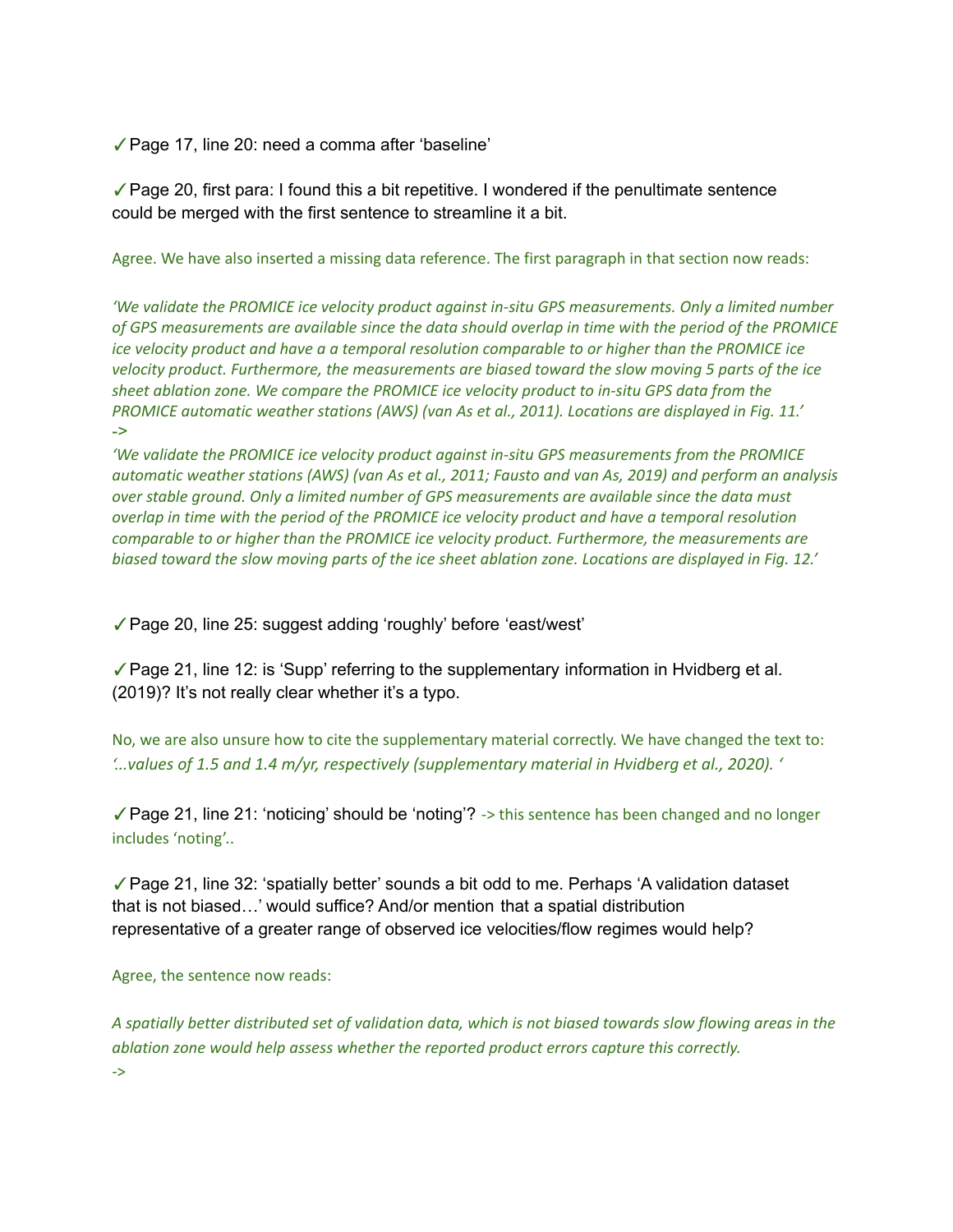*A validation dataset which is not biased towards slow flowing areas in the ablation zone but is representative of a larger range of flow regimes and surface conditions would help assess whether the reported product errors capture this correctly.*

### **Below, I provide some feedback on the figures and figure captions**

Figure 2: Are you sure the blue polygons represent radar image footprints? Some of them seem too large. Looking online, it looks like they might be acquisition segments instead? (Though I couldn't find a clear explanation of the difference). Can you also provide the dates for the 12-day periods shown?

The polygons represent the full segments acquired by the radar over Greenland, for each track. For practical reasons, these are split by ESA and delivered as 250 km x 250 km slices, which are designed to be easily concatenated into longer image strips. As for the dates, Fig.2a represents the tracks which are observed on every cycle, whereas the coverage shown on Fig.2b is for a single orbital cycle of the winter campaign 2019-2020 (repeated over 4 cycles). We have changed the figure caption to:

*"Typical Sentinel-1 coverage over Greenland for a single 12-day orbital cycle, (a) during the standard observation scenario, (b) during the dedicated winter campaign from December 2019 - February 2020. The blue polygons represent acquisitions from different tracks, acquired at different times during the cycle."*

Figure 3: Should the culling prior to mosaicking be included in the flow chart? The flowchart has been updated to include details on the offset-tracking, including the culling prior to mosaicking.

Figure 4, caption: I don't think 'North' should be capitalised.

Figure 5, caption: Needs a space after 'a)'

Yes, a space has been inserted.

Figure 6: axis labels should have Va and Vr as Va and Vr Fixed

Figure 7, caption: 'Pair' should be lower case. Fixed

Figure 8, caption: '7' should be 'Figure 7'. 'Pair' should be lower case in both instances. Fixed

Figure 9: Panels should be labelled a/b. I'm not sure the panel titles add much here either. The legend in the bottom panel blocks some of the data – can the scale of the yaxis be changed so that it doesn't block the lines, or can it be placed outside the graph?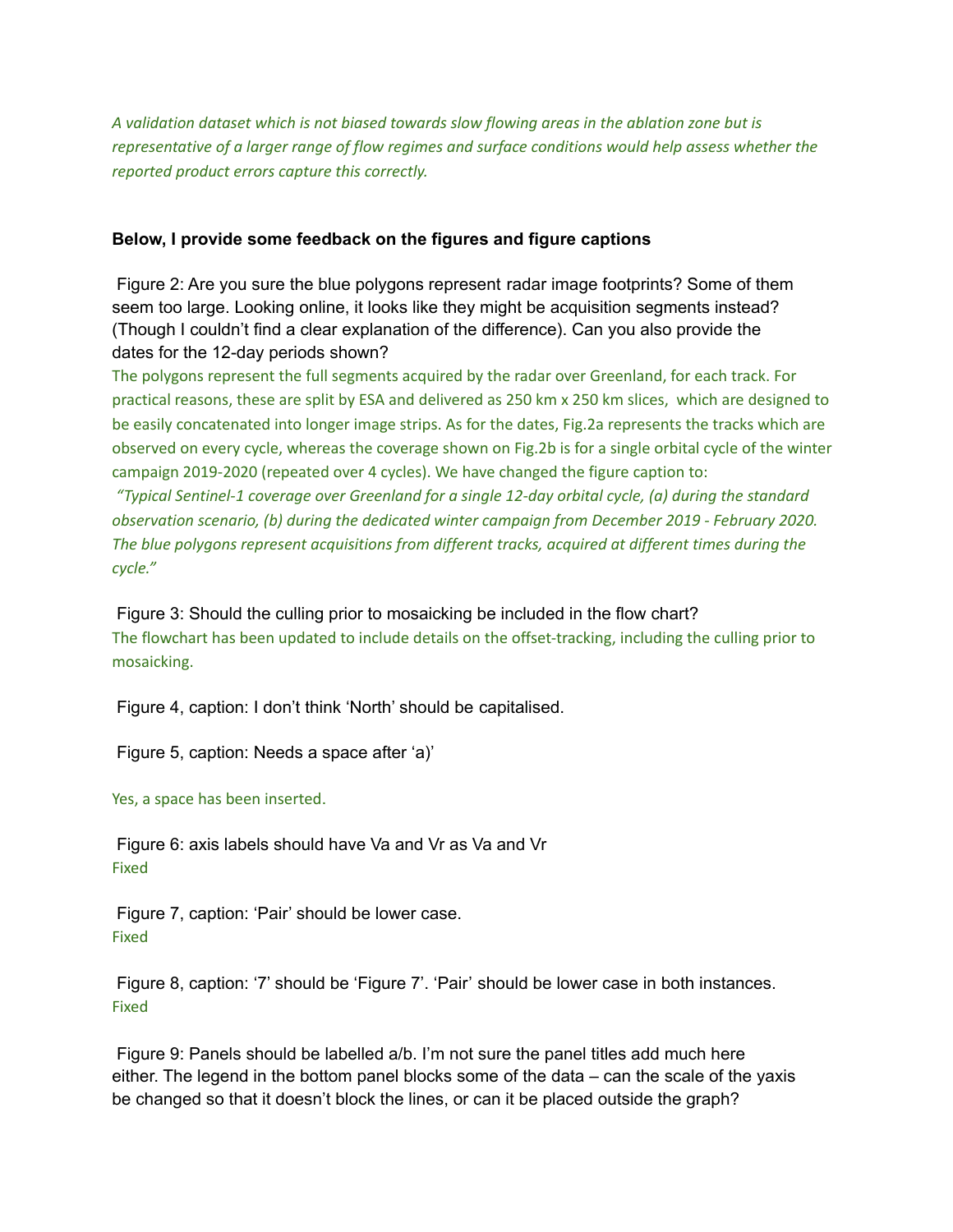Yes, the panels are now correctly labelled and the legend in the lower panel has been shifted, so it doesn't block the data. We have expanded the figure captions to include a better description of the figure.

Figure 10: I wondered if you could calculate the number of days in an average/given year for which there is velocity data in each pixel? That seems more intuitive to me than the current unit on the colour bar. Using something like that might also make it easier to refer to the values in the text. I think it would also be helpful to label the areas mentioned in the text.

What we aim to show with Figure 10 is where the user can expect good temporal data coverage throughout the time series and how it changes if not all possible pairs are included or if temporal resolution is increased. The temporal coverage depends on: \* The number of acquisitions covering the grid point, which again depends on the time of year, the location and the time span of the product (the PROMICE product includes more pairs than any of the three other time series) \*How often coherence is lost/ how often the processing fails. I am not sure how to calculate the number of days where there is coverage in a good way, and the figure in its current form shows the issues we want to highlight. We have labelled Figure 10 a) so it shows the locations discussed in the text.

Accounting for the issues discussed above, we have changed the caption so it better describes the figure:

'Effect of including 6- and 12-day pairs on coverage in the mosaic: a) The PROMICE ice velocity product b) *6dOnly time series c) 12dOnly time series and d) 6dOnly\_1cycle time series'* ->

'Temporal coverage: Spatial view of the percentage of all mosaics in that have data in a given grid point: *a) The PROMICE ice velocity product b) 6dOnly time series c) 12dOnly time series and d) 6dOnly\_1cycle* time series. The numbers in a) indicate the locations of the areas mentioned in Sec. 6: Areas where SAR in IW mode has not been acquired on a regular basis: 1, 2 and 3 refer to the triangular area in Melville Bay, *North Greenland and the Scoresbysund area, respectively. Areas with low ice velocity coverage: 4, 5, 6* and 7 refer to the southeast ice sheet margin, small area in South Greenland, an area north of Rink *Glacier and the Melville Bay area, respectively.'*

We have changed the wording of the paragraph starting on P 17 L1:

'Figure 10 provides a spatial view of the fraction of all mosaics that have data in each grid point for each of the time series. Blue colors indicate that a grid point rarely has data, while yellow indicates a temporal coverage close to 100%. All four time series have a large blue area in the ice sheet interior, where SAR data in IW mode is rarely acquired as is evident from Fig. 2. The same explanation is true for the smaller *triangular areas in the Melville Bay area and northern Greenland as well as the Scoresbysund area.* However, the large blue/green area along the southeast ice sheet margin as well as an area in southern Greenland, one north of Rink Glacier inWest Greenland, and one in the Melville Bay area all have routine *SAR IW acquisitions every 6 days. This will be discussed in the following.'*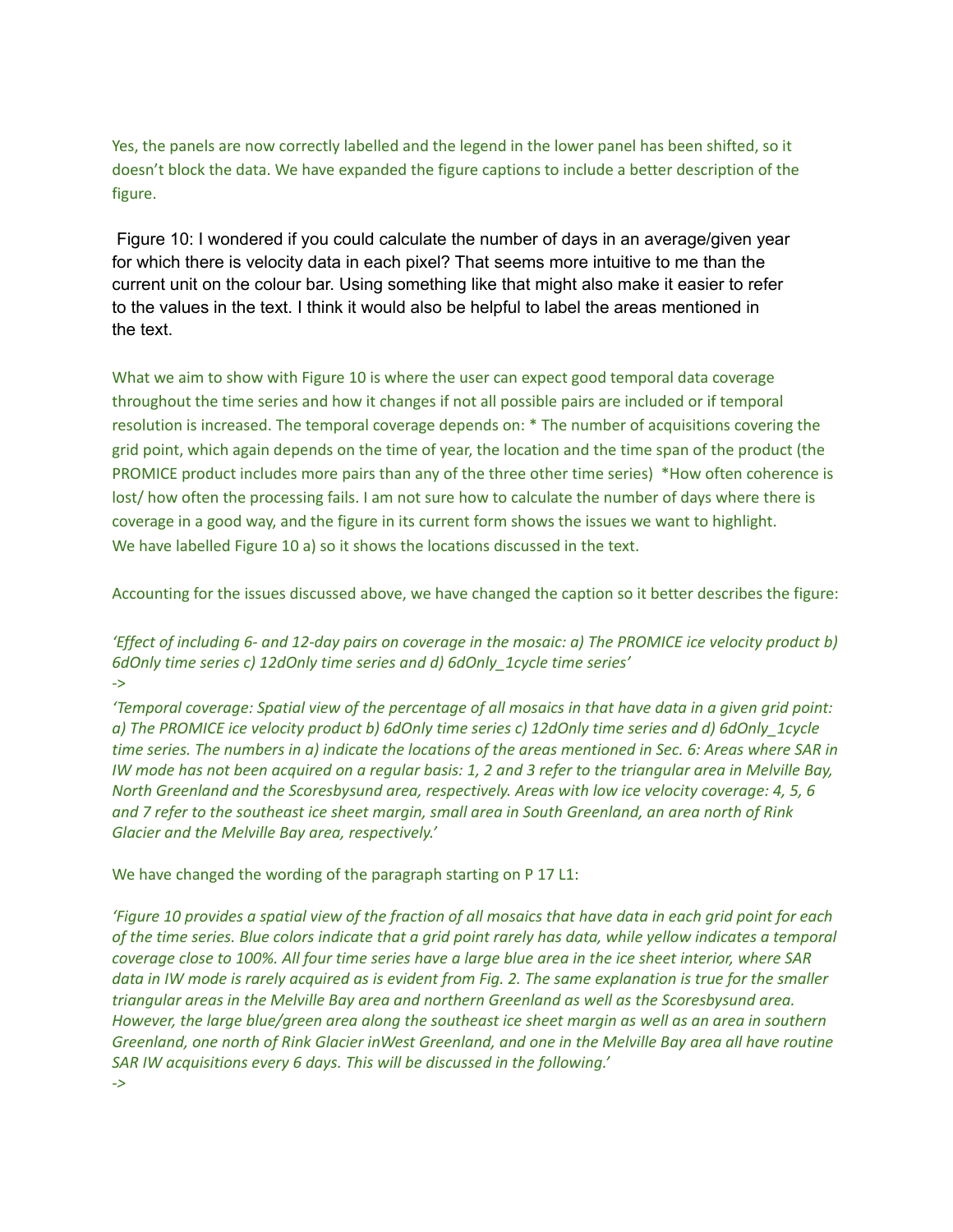Figure 10 provides a spatial view of the temporal coverage of the time series. It shows the percentage of all mosaics that have data in a given grid point for each of the time series. Blue colors indicate that a grid *point rarely has data, while yellow indicates a temporal coverage close to 100% . A number of circumstances influence the temporal coverage: The more acquisitions cover a grid point, the more likely* it is to have a pair where coherence is not lost. The number of acquisitions depends on the time of year, the location and the time span of the product (the PROMICE product includes more pairs than any of the *three other time series) The temporal coverage also depends on how often coherence is lost leading to how often the processing fails.*

All four time series have a large low-coverage area in the ice-sheet interior, where SAR data in IW mode is rarely acquired as is evident from Fig. 2. The same explanation is true for the smaller triangular areas in the Melville Bay area and northern Greenland as well as the Scoresbysund area (locations 1, 2, and 3 in Fig. 11 a). However, the large area with low coverage along the southeast ice sheet margin as well as an area in southern Greenland, one north of Rink Glacier in West Greenland, and one in the Melville Bay area all have routine SAR IW acquisitions every 6 days (locations 4, 5, 6, and 7 in Fig. 11 a). This will be *discussed in the following.*

Figure 12: Inconsistent use of 'IV' and 'ice velocity' in the caption. Axis label font is a bit small. Rather than title the panels, I think labelling them a-c and describing them in the figure caption would be clearer. Axis labels should also be consistent with previous plots and text (i.e. use vx and vy).

'IV'' has been changed to ice velocity both in the caption but also in the figure labels. We have changed the titles of the subplots to better describe what the figure shows, and the subfigures has been labelled a, b and c.The figure caption has also been improved and now reads:

'*Scatterplots of PROMICE GPS IV vs PROMICE ice velocity.*'

->

'*Scatterplots of PROMICE GPS ice velocity vs PROMICE ice velocity. a): Scatter plot of the magnitude of the velocity. b): Scatter plot of the vx-component. c): Scatter plot of the vy-component*'

Table 4, caption: 'info' should be 'information'. Agree -done.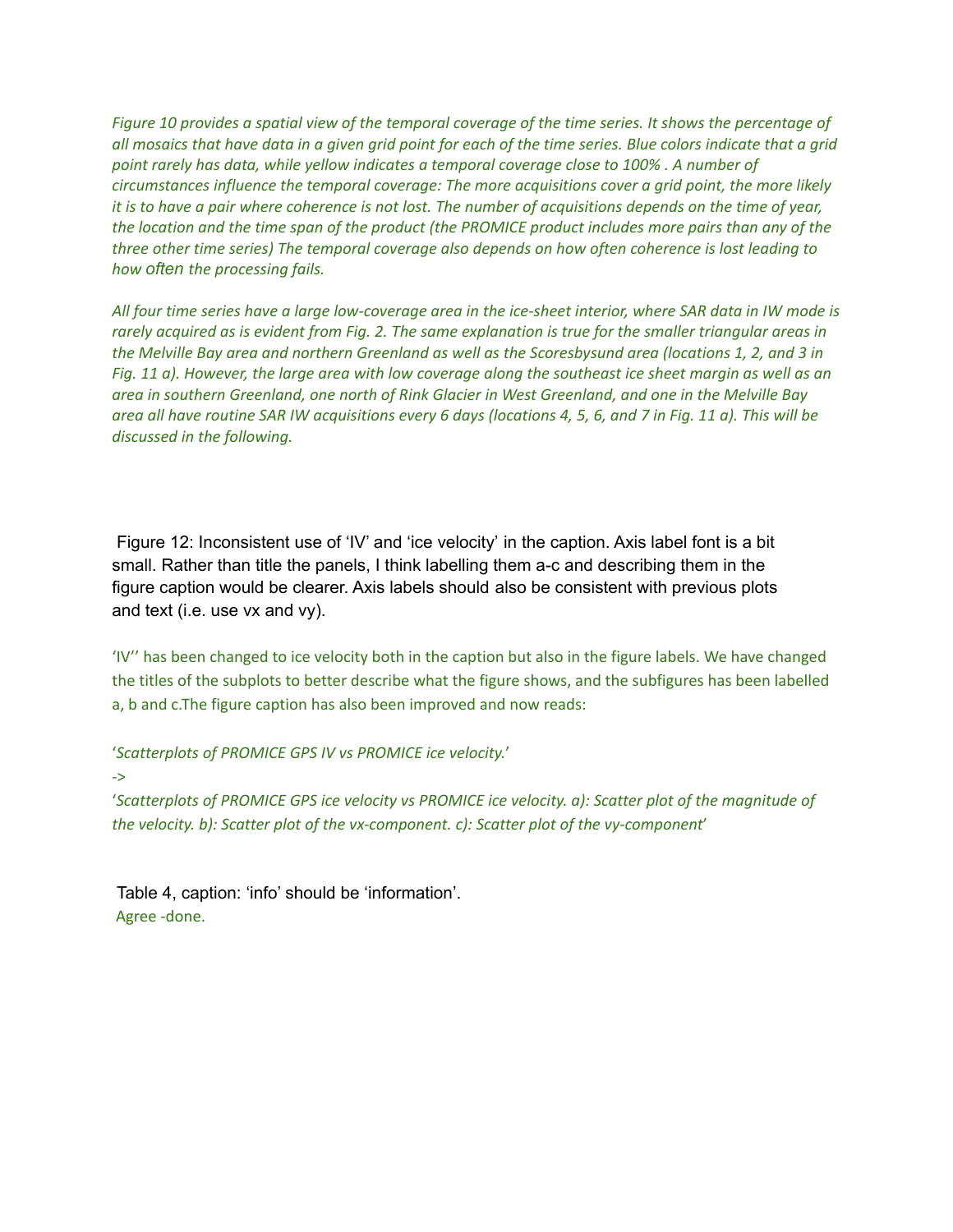# Reviewer 3

Review of Solgaard et al. Greenland ice velocity maps from the PROMICE project

This manuscript describes in detail an ice velocity (IV) products derived within the framework of the Programme for Monitoring of the Greenland Ice Sheet (PROMICE). IV products generated span an observation period of 24 days, are provided every 12 days and posted about 10 days after the last acquisition in the observation period. They are provided at 500 m posting in Polar Stereographic projection. The authors describe the Sentinel-1 data and ancillary data sets used for product generation, detail the automated product generation process and provide a comprehensive error assessment.

## **General comment:**

This is one of several projects generating IV products for the Greenland ice sheet. The authors mention a number of other products in the introduction. What would be interesting here is how PROMICE IV fits within this lot given that the products are assessed in detail with slow moving areas as well as compared against GPS measurements. The authors encourage feedback from the community, so some information for the community through an inter-comparison of products as part of the product assessment would be considered an asset. The comparison with sub-sets of the product is a good first step, but seems insufficient.

The manuscript lacks justification regarding some of the product parameter choices. These parameters seem to be data driven (as opposed to science driven), which is fine, but some more discussion of trade offs would be helpful. Section 6 addresses some of this, but it does not fully explain all decisions.

- What drives the 500 m grid? Is this a suitable choice for all glaciers is Greenland, and if not, what percentage of glaciers is affected?

The choice of 500 m is driven by the spatial resolution of the measurements. Unfortunately this is not fixed for offset-tracking methods and not known a priori, since it is partially data dependent. A lower bound is provided by the measurement spacing, which is 40 x 10 pixels in slant-range and azimuth, corresponding to 150 x 150 meters on ground. This would be the case for a measurement window containing a radar point target. However, this is not very realistic for ice-sheets, since, when the measurements rely on features, they are typically distributed targets, such as crevasses with a similar orientation. The upper bound on spatial resolution is instead determined by the cross-correlation window size, which is 256 x 64 pixels, corresponding to 800 x 900 meters on ground. 500 m represents a compromise between the lower and upper bounds, tending towards the latter, which is more representative of the true spatial resolution, since we are tracking either distributed targets, close to the ice-sheet margin, or intensity speckle, on the ice-sheet interior.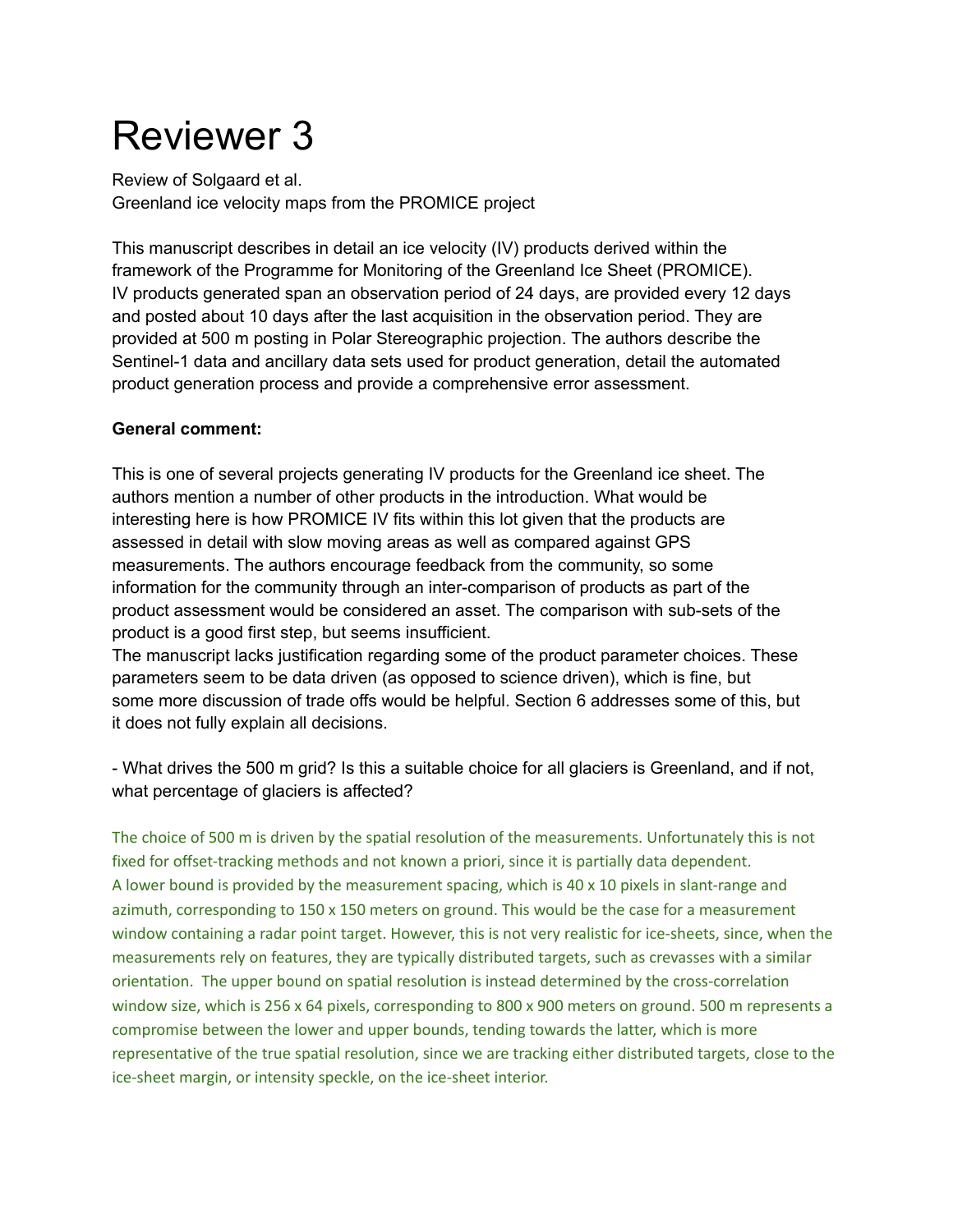In the abstract and section 2, we have changed *"spatial resolution"* to *"grid spacing"* and we have added the following to section 2:

"The effective spatial resolution is on the order of 800-900 m, determined by the fixed size of the *correlation windows used in the offset-tracking (see Sect.4.2). Thus, glaciers smaller than approximately 1 km across will not be fully resolved."*

The following has been added to section 4.2:

*"At each grid point, surrounding image patches of 256×64 complex pixels (slant range×azimuth) are extracted in both SLCs.This patch size has been chosen to maximize the coverage over different flow regimes and coherence levels, and means that the product has an effective spatial resolution on the order of 800-900m.As shown in (Boncori et al., 2018), an adaptive window size approach similar to the* one described in (Joughin, 2002) could provide for a locally finer spatial resolution when the data allows *it, but this is currently not implemented in the IPP processor"*

- Why the 24 day (two S1A cycles) observation period? What is gained by averaging more (or less) data, what is lost? The discussion on page 19 does not feel sufficient.

We have added a summarising paragraph at the end of Section 6 to make our choice clearer based on the pro and cons of analysis carried out in the section:

'The analysis from this section shows, that it is possible to provide a Greenland-wide ice velocity product *with a higher temporal resolution than the PROMICE product (the 6dOnly\_1cycle product), but also that this comes with the price of reduced spatial coverage and higher uncertainty. Creating a product spanning more than two Sentinel-1A cycles will have opposite effects: a reduction in uncertainty, a (small) increase in spatial coverage and reduced temporal resolution. The two Sentinel-1A cycles choice for the PROMICE product is therefore a compromise between having reasonably high temporal resolution and good coverage and reducing noise.* '

Different types of products are appropriate for different purposes: some users require high temporal resolution while others need complete coverage and low uncertainty.

- What drives the 10 day lag? It should be said that product generation 10 days after the last acquisition is impressive, the question is: Would 11 or 15 days be sufficient, is there anything to be gained for this to be 9 days?

The 10 day lag is simply the time it takes to include the last acquisition in the processing, do post-processing and have a time-buffer. We also state in the manuscript, that the 10 day lag is an aim and that it may take longer (or shorter) before the product is available. Stating when users can expect the product to update as well as it being relatively close to the time of the last acquisition are the most important aspects of this. Having a lag of 15 days vs 9 day most likely matters less, but for monitoring ice discharge and dynamics a lag of several months is not sufficient.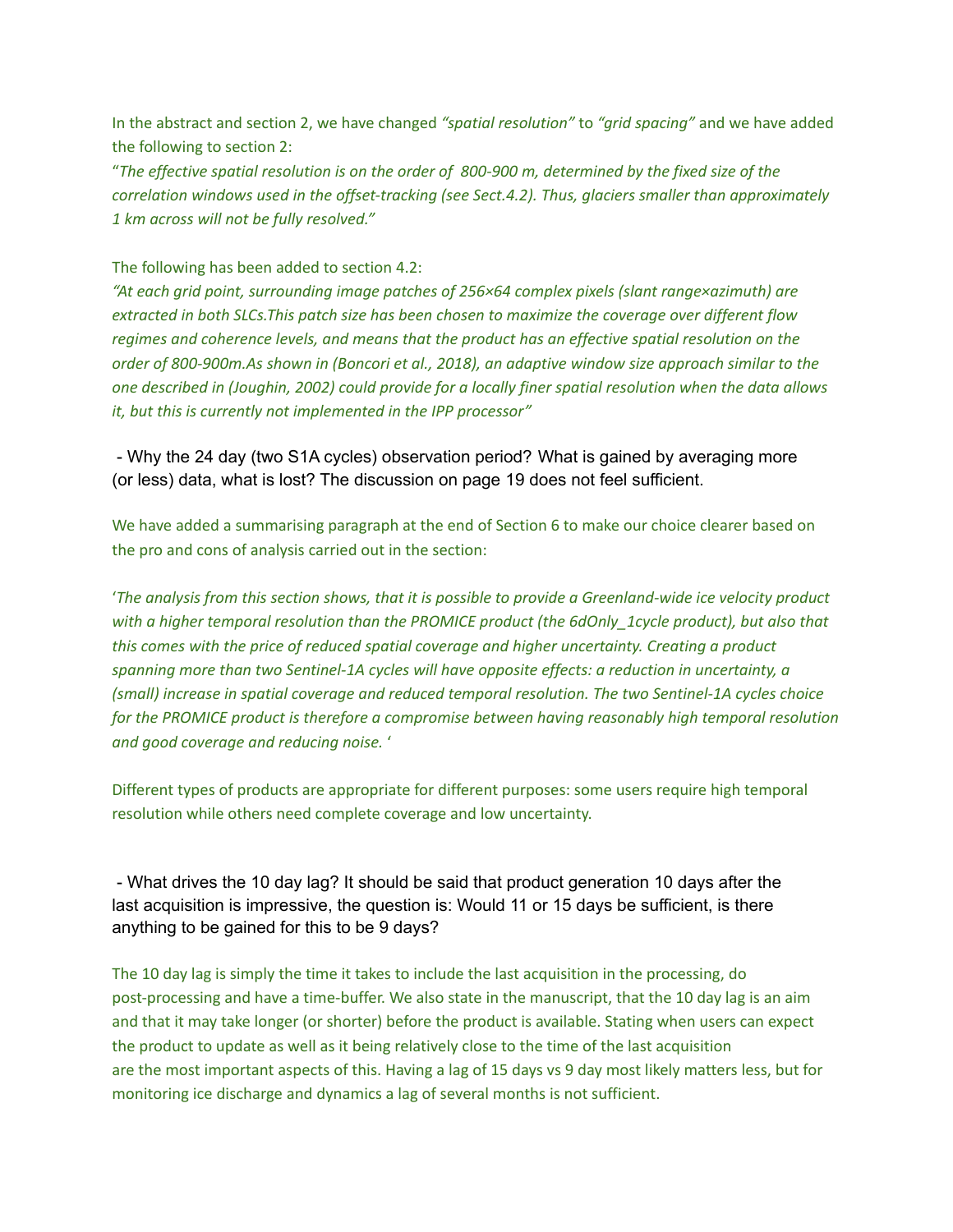- With Landsat-8 and Sentinel-2 openly available, why the focus on Sentinel-1 for the product? This is not meant as criticism but a request for justification of the choice.

We are interested in obtaining mosaics all year round, and for this SAR data is great. It is not limited by clouds or darkness as is optical data (from e.g. Sentinel-2 or Landsat). Of course, using SAR data has limitations and including optical based ice velocities would enhance the product especially during summer where surface melt is a problem for SAR based products.

### Section 3: Precision orbits

The web site provided http://aux.sentinel1.eo.esa.int/POEORB/ is outdated as of early March 2021. ESA has switched to another site (tbc) for the new orbits. Information for the products you refer to are still on the old site (as per review submission). Please provide the new site information as well.

The old website is no longer available - we have provided instead the new link: https://scihub.copernicus.eu/gnss/

### Section 4.5: Culling

The existing time series data set is used to provide an average velocity to drive the culling of outliers. Seasonal variation of the ice speed is mentioned as an issue as it can exceed 200%. Would a seasonally limited average make a difference here, given that 4 years of data are already available?

It will certainly be worthwhile to improve the post-processing culling procedure in the future, and it is something we are working on. Seasonality would be a way to go, but the method would also have to not remove signals stemming from surge dynamics and longer term slow down or speed up. The culling method presented here is conservative, and not all outliers will be removed.

### Section 5: Error

While not a big issue in Greenland, floating tongues have a tidal driven vertical displacement component that will be interpreted as speed if not corrected. At the very lest, this should be accounted for in the error

This is important to emphasize. We have added a sub-section (5.5) on tidal motion errors with the following text:

"*A few outlet glaciers in Greenland (Petermann and 79 Fjord being the most prominent) are characterized by having a floating tongue subject to tidal motion. The tidal motion introduces a vertical* shift, with the sensitivity of this shift to the tidal signal increasing from 0 near the grounding line to 1 on the fully floating part of the tongue, a transition zone which is typically 5-10km wide (Padman et al., 2018). This vertical shift will affect the ice velocity estimate, as the difference in the shift between the *two radar acquisitions is projected on to the radar line-of-sight and interpreted as motion in the slant range direction. In (Reeh et al., 2000), tidal-induced shifts of approximately +/-0.5 m were observed using* GPS receivers placed on the floating part of 79 Fjord glacier. This could, for a 6-day pair, lead to errors in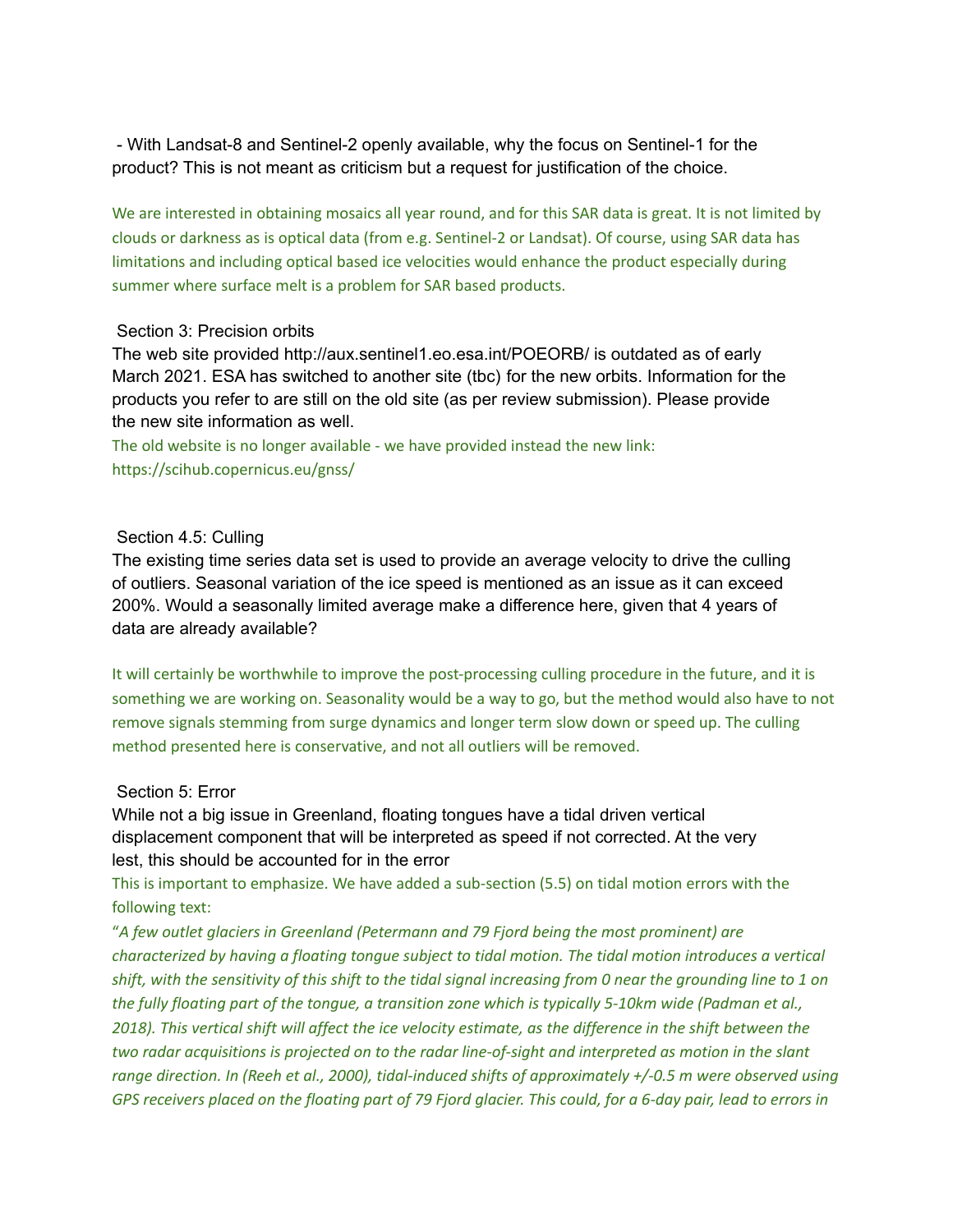*the ice velocity estimate of more than 50 m/yr, although the averaging of several acquisitions in the* PROMICE product will tend to reduce this error. The effect is not modeled in the PROMICE product, so *care should be taken when using the product on floating glaciers*

### Section 5.4: Ionosphere

The biggest impact of ionosphere perturbations are in azimuth direction. The available data are acquired in a way that for quite few regions you have ascending and descending data acquisitions available. Why not use the range - range components available in those regions to minimize the error?

We have adressed this in the answers to reviewer 1, which we repeat below:

The ionospheric effects are indeed the major error source, and we have experimented with methods relying on the dispersive properties of the ionosphere, similar to the ones described in (Gomba 2018) and (Liao et. al., 2018). However for Sentinel-1 TOPS data, there is a problem with block processing artifacts present in most Sentinel-1 SLCs, which severely hampers this approach. Another method to reduce the impact of ionospheric effects is to exploit the fact that in some regions, measurements from both ascending and descending tracks are available, and in this case one can derive the horizontal velocity from only the range offsets, which are much less affected by the ionosphere. This is being worked on, and will be included in a future update of the processor. We have added the following text:

*"Another method to reduce the impact of ionospheric effects is to exploit the fact that in some regions, measurements from both ascending and descending tracks are available, and in this case, ice velocities can be derived from only the range offsets -- which are much less sensitive to ionospheric effects -- and the SPF assumption(see Sect.4.3). In the standard S1 acquisition plan (Fig. 2a), only two ascending tracks are acquired (the long track along the west coast of Greenland, and the track covering the northeast margin of the ice sheet up to the northernmost point), so the method will not be applicable everywhere. During the winter campaigns ( (Fig. 2b), this method will be applicable in a much larger part of the ice sheet. Work is undergoing to include this method in a future update of the PROMICE product."*

### Section 7: Validation

The detailed validation against GPS measurements is appreciated. Here, the evaluation of other existing Greenland IV products would have been a useful add On.

We agree that an evaluation of the various ice velocity products that are available is interesting, but we also find that this is out of scope for this data paper. In the paper, we validate our product against in-situ measurements, include an analysis over stable ground/ ice free areas as well as include the study by Hvidberg et al, 2020. All of which show that product performs well. We agree that it would be preferable to include in-situ measurements of fast flow, but we have not been able to find any. Comparison to other products would not solve this issue, since they have not been ground-truthed either at higher speeds.

Are the GPS data also available as a product? If so, please provide access information.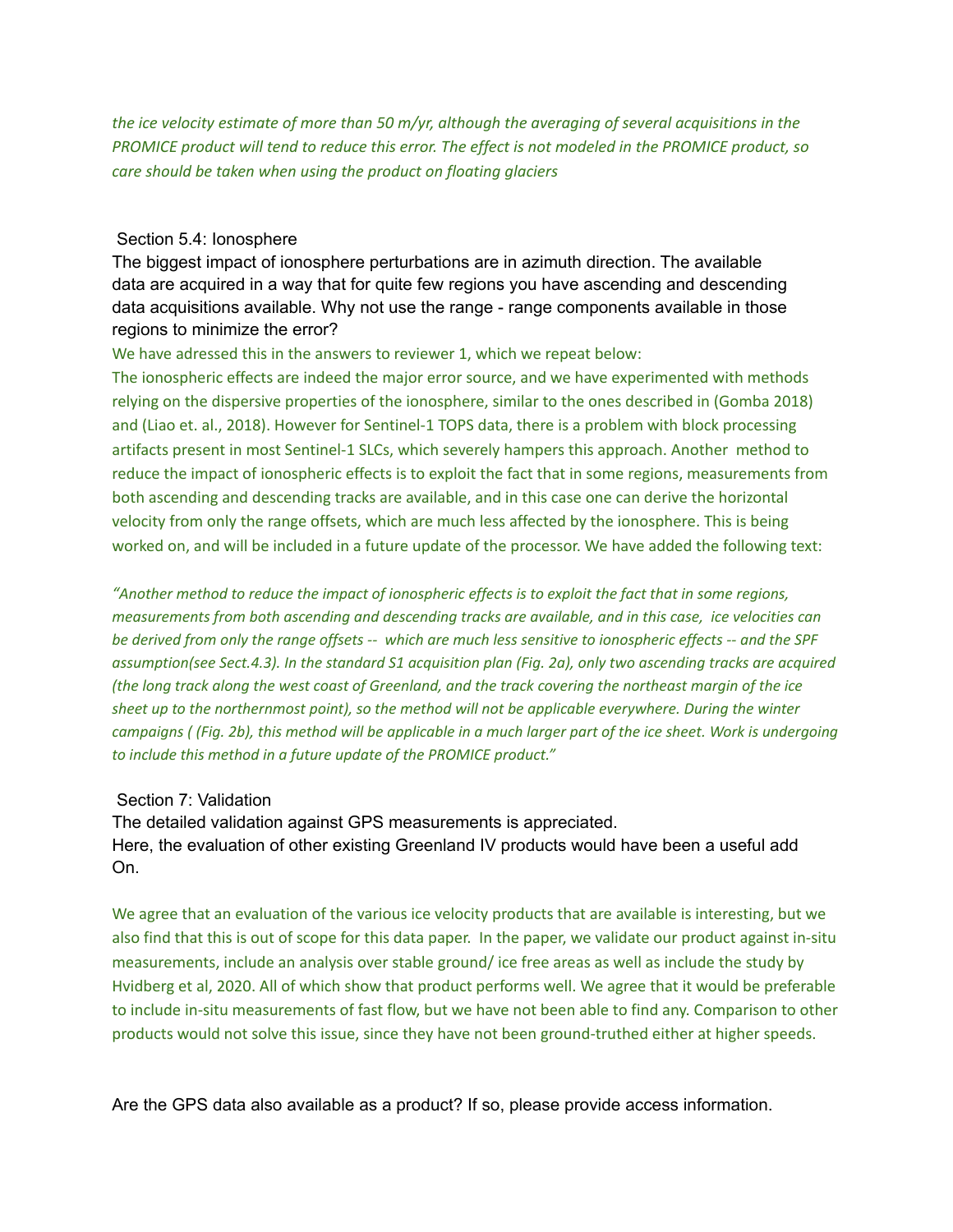Yes, thank you. The data reference has been added.

Section 9: Summary and Outlook Please provide the initial motivation for the product upfront

Page 24, lines 25,26:

" The PROMICE ice velocity product presented was originally intended primarily to calculate ice discharge through marine terminating glaciers of the GrIS as done in Mankoff et al. (2020)."

Yes, we already describe some of the uses of the product in the Introduction. We have expanded this sentence to:

"The product is used as input to, for example, the solid ice discharge product by Mankoff et al. (2020) and *to study GrIS wide glacier dynamics in high temporal detail in Vijay et al. (2019)."* ->

"The product is used as input to, for example, the solid ice discharge product by Mankoff et al. (2020) on a routine basis and to study GrIS wide glacier dynamics in high temporal detail in Vijay et al. (2019)."

## **Figures:**

General comment: Sub-figures are not consistently named

## Figure 2:

Based on the coverage maps the products have regionally different number of IV estimates and this number varies by season (with more Tracks covering the ice sheet during Winter). This is mentioned in Section 6 (page 19). Are the numbers for the estimates on a per pixel basis provided in the product somewhere? This seems relevant when comparing different maps.

This information is not provided in the PROMICE product, instead it is intended that the standard deviation maps be used for this purpose. Through the weighted averaging and standard deviation calculation, the fusion described in section 4.4 takes into account both the number of measurements and the quality of the measurements for each pixel. We believe this information is easier for the end user to apply than the number of measurements at each pixel.

## Figure 3:

With the observation period set to 24 days, the minimum and maximum pair numbers are known and could be reflected in the figure.

The figure is meant as a high-level overview of the processing, and the number of pairs is the total number of data pairs (on all tracks) processed for the two S1A cycles comprising the PROMICE product. It will therefore vary, e.g. N would be much higher during the winter campaign. The figure has been updated to include offset-tracking details.

Figure 4: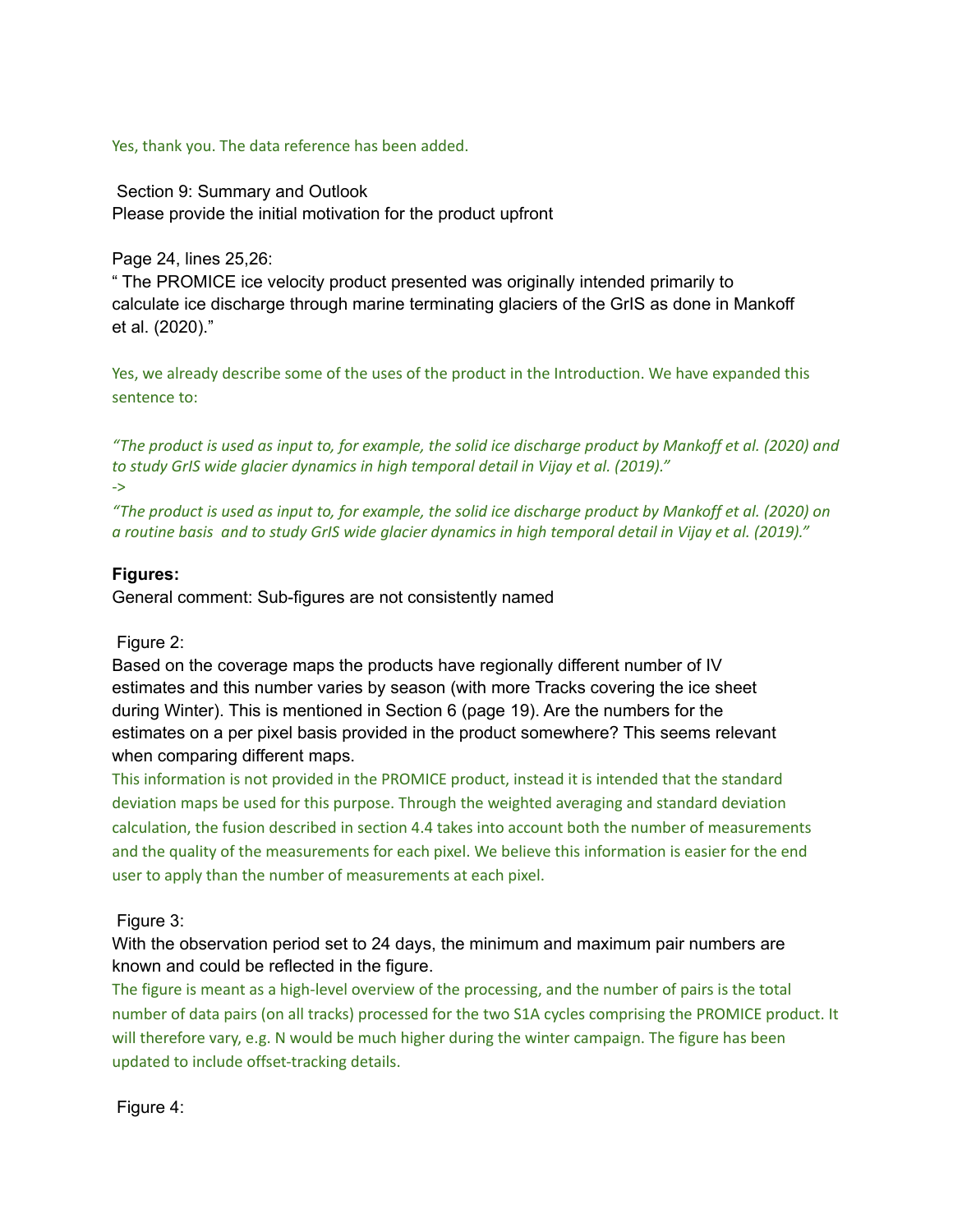Figure 4 and the corresponding discussion on page 9 would benefit from an assessment how many data points are culled (vs. how many outliers are not culled) for the various parameter selections.

### Agree. We have included this information on P9 L10:

"For  $k_{thr}$ =3, the (real) summer speed up near the front is conserved, while the majority of spikes further inland are removed. Applying a stricter value,  $k_{thr}$ =1 removes not only outliers but also the real signal due *to summer speed-up."*

```
->
```
"For  $k_{thr}$ =3, the (real) summer speed up near the front is conserved, while the majority of spikes further inland are removed. Applying a stricter value,  $k_{thr}$ =1 removes not only outliers but also the real signal due to summer speed-up. In this case, 8 % of the pixels are culled while 4 % of the pixels are culled when *applying kthr=3."*

Figure 5:

Figure 5 would benefit from a couple of insets providing more spatial detail of the culling.

We have expanded the figure to include zoom-ins of areas in western and eastern Greenland.

Fitures7, 8:

Figures 7 and 8 would benefit from being placed on the same page (or they should be combined to a single figure)

The figures have been placed together.

/ Figure 9:

Figure 9 has sub plots, should they not be a) and b)? Also, sub-figure annotation is inconsistent between figures.

Yes, a and b have been added to the subplots.

Product coverage is shown in multiple figures (1,2,5,(7,8),9,10 ), most of which provide spatial information. There is no such spatial information for the errors characterized by the STD shown in Figure 9. It would be useful to add the errors to one of the figures showing example maps (maybe Fig 1).

We have added a figure at the end of Section 5.5 Error Estimation showing the error estimate for the same mosaics we show in Figure 1. We have added a line of text at the end of the paragraph starting P15 L12:

'A Greenland-wide view of the error estimate for the PROMICE product is given in Fig. 8 for the same mosaics displayed in Fig. 9.'

Figure 9 product coverage indicates that culling is depending on the season. This